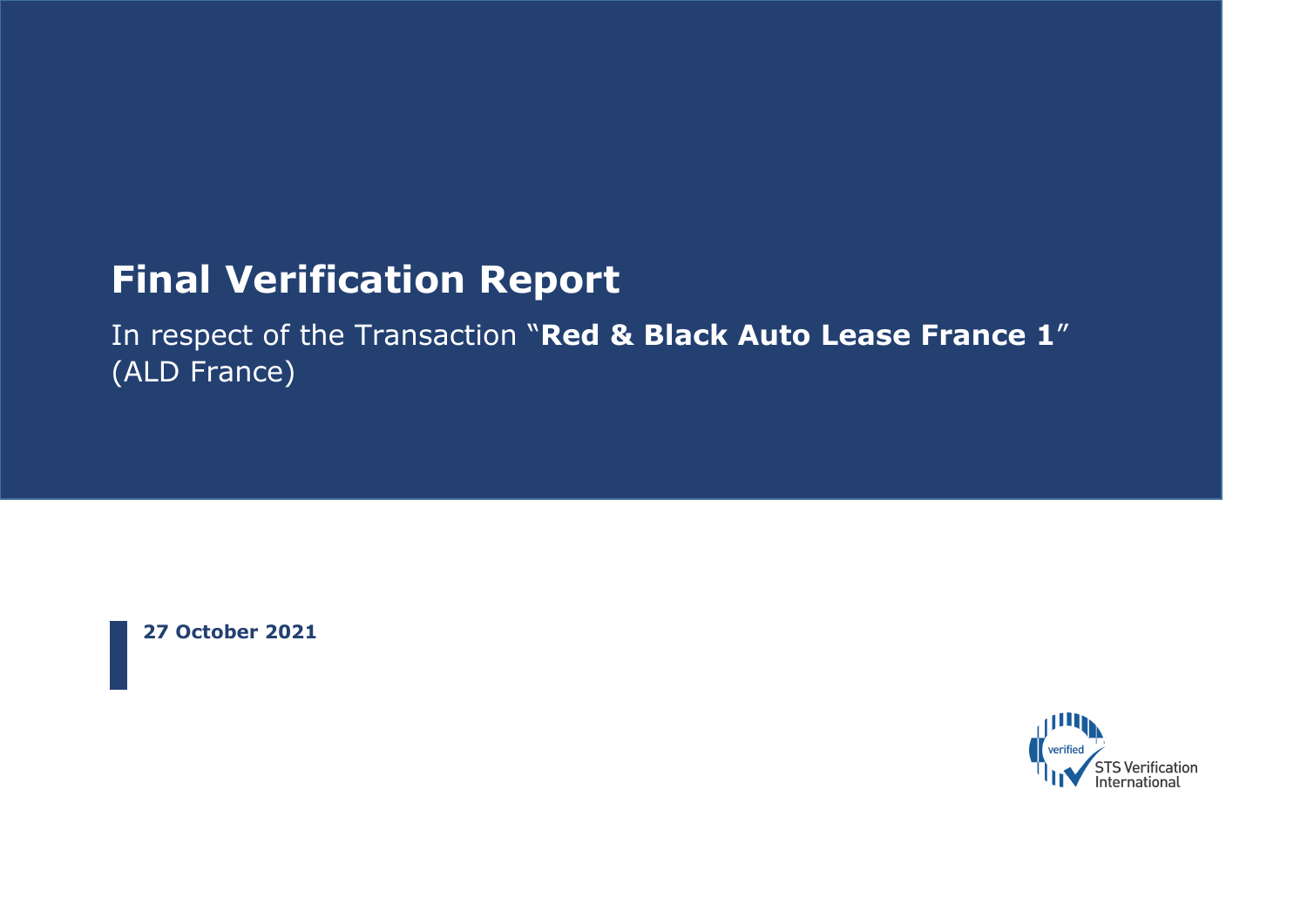

# **Authorization of SVI as third party**

STS Verification International GmbH ("SVI") has been authorized by the German Federal Financial Supervisory Authority (Bundesanstalt für Finanzdienstleistungsaufsicht "BaFin", as the competent authority pursuant to Article 29 of the Securitisation Regulation) to act in all EU countries as third party pursuant to Article 28 of the Securitisation Regulation to verify compliance with the STS Criteria pursuant to the Articles 19 to 26e of the Securitisation Regulation ("STS Verification"). Moreover, SVI performs additional services including the verification of compliance of securitisations with (i) Article 243 of the Capital Requirements Regulation (Regulation (EU) 2017/2401 dated 12 December 2017, amending Regulation (EU) No 575/2013 on prudential requirements for credit institutions and investment firms as amended by Regulation (EU) 2021/558 of 31 March 2021) ("CRR Assessment"), (ii) Article 270 (senior positions in synthetic SME securitisations) of the CRR ("Article 270 Assessment"), (iii) Article 13 of the Delegated Regulation (EU) 2018/1620 on liquidity coverage requirement for credit institutions dated 13 July 2018, amending Delegated Regulation (EU) 2015/61 to supplement Regulation (EU) No 575/2013 of the European Parliament and the Council with regard to liquidity coverage requirements for Credit Institutions ("LCR") ("LCR Assessment"), and (iv) the STS Criteria, in respect of existing securitisations and potential deficiencies regarding compliance with the STS Criteria ("Gap-Analysis"). These additional services are carried out after notification to and in agreement with BaFin.

### **Mandating of SVI and verification steps**

On 26 May 2021, SVI has been mandated by the Seller ALD Automotive to verify compliance with the STS criteria pursuant to Article 28 of the Securitisation Regulation for the securitisation transaction "Red & Black Auto Lease France 1" (the "Transaction").

As part of our verification work, we have met with representatives of ALD France to conduct a virtual due diligence meeting on 26 May 2021. In addition, we have discussed selected aspects of the Transaction with ALD France and legal counsel and obtained additional information on the transaction structure, the underwriting and servicing procedures of ALD France and the underlying transaction documentation.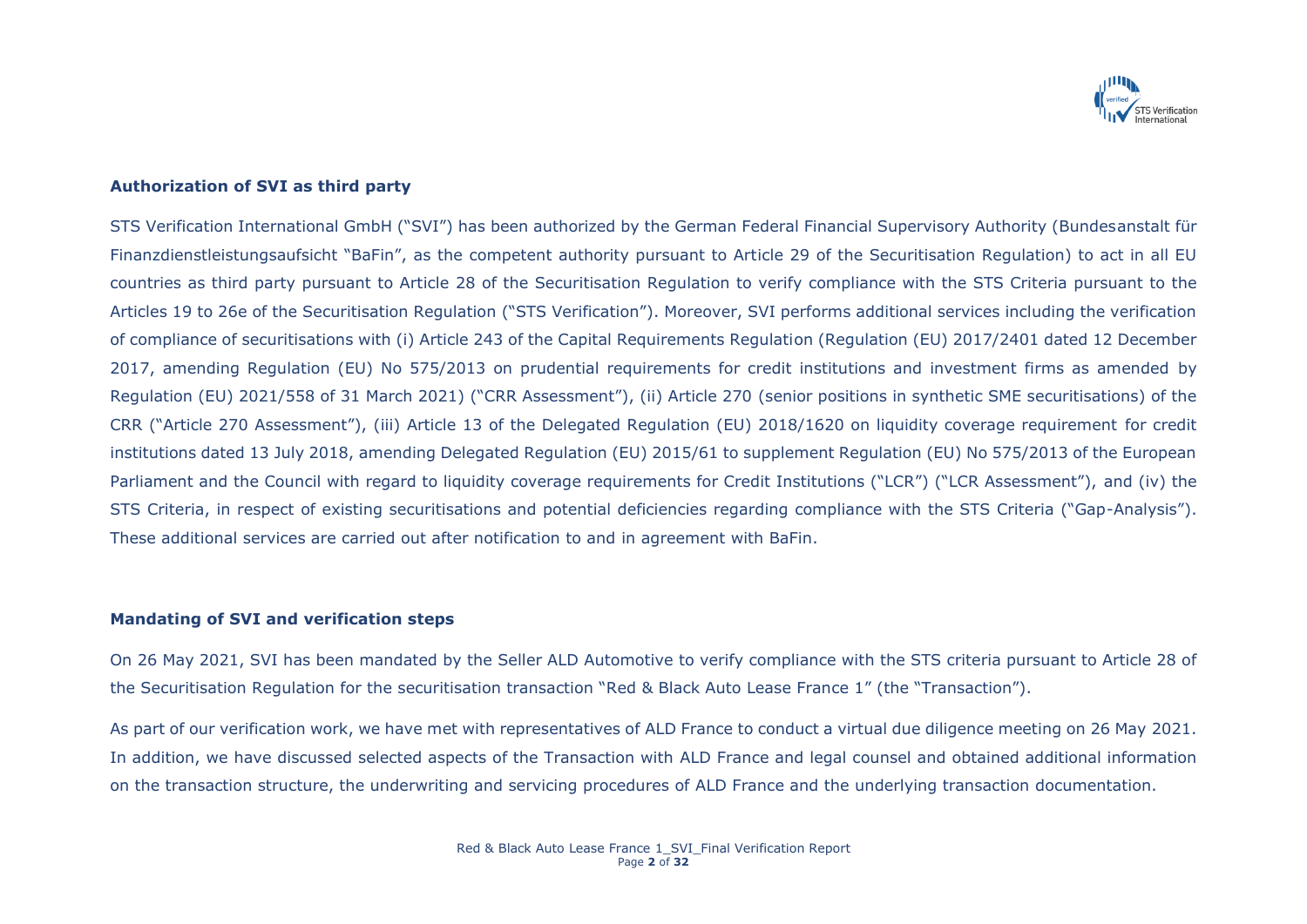

For the purposes of our analysis, we have reviewed the following documents and other information related to the Transaction:

- Prospectus
- French Legal Opinion
- Master Receivables Transfer Agreement
- Master Definitions and Framework Agreement
- Servicing Agreement
- Due Diligence Presentation by ALD France
- Investor Presentation by ALD France
- Agreed-upon Procedures Report
- Latest version of the liability cash flow model
- Data Package received by ALD France
- Additional information received by e-mail, such as confirmations, comments, etc.

# **Verification Methodology**

The fulfilment of each verification point in this Final Verification Report provided to the Originator is evaluated based on the three fulfilment values (traffic light status):

| Criterion is fully met                                                         |  |
|--------------------------------------------------------------------------------|--|
| Criterion is mostly met, but with comments or requests for missing information |  |
| Criterion not (yet) met based on available information                         |  |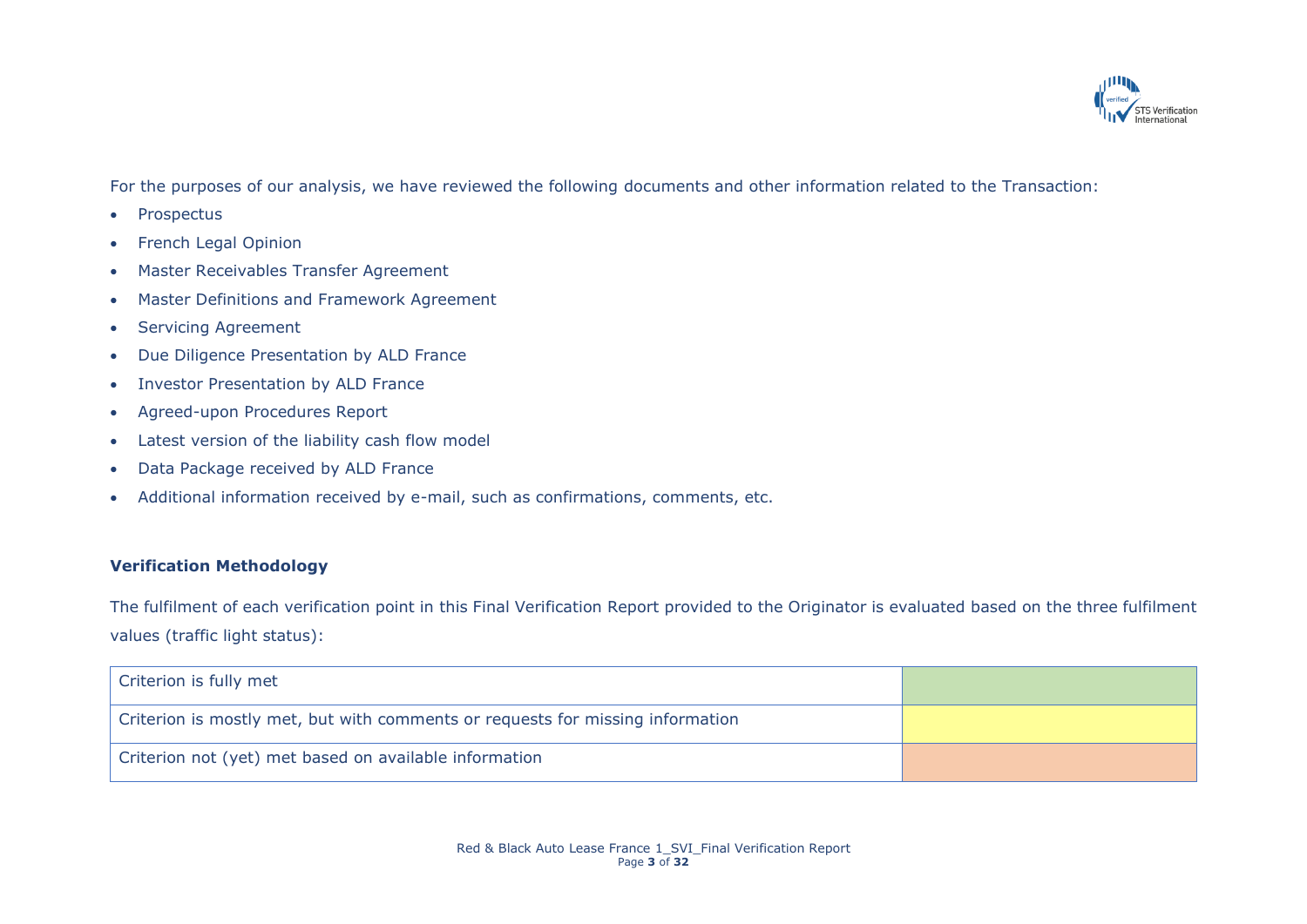

The verification process is based on the SVI verification manual ("Verification Manual"), defined terms of the Verification Manual shall also apply to this report. It describes the verification process and the individual inspections in detail. The Verification Manual is applicable to all parties involved in the verification process and its application ensures an objective and uniform verification of transactions to be verified. Based on the Verification Manual, SVI has derived the Transaction Verification Catalogue for this Transaction as described under Verification Method in this report. A full description of the methodology used by SVI for the Verification can be found in the Verification Manual on our website: www.svi-gmbh.com.

## **Disclaimer of SVI**

SVI grants a registered verification label "verified – STS VERIFICATION INTERNATIONAL" if a securitisation complies with the requirements for simple, transparent and standardised securitisation as set out in Articles 19 to 26e of the Securitisation Regulation ("STS Requirements"). The aim of the Securitisation Regulation is to restart high-quality securitisation markets, and the intention of implementing a framework for simple, transparent and standardised transactions with corresponding STS criteria shall contribute to this. However, it should be noted that the STS verification performed by SVI does not affect the liability of an originator or special purpose vehicle in respect of their legal obligations under the Securitisation Regulation. Furthermore, the use of verification services from SVI shall not affect the obligations imposed on institutional investors as set out in Article 5 of the Securitisation Regulation. Notwithstanding confirmation by SVI, which verifies compliance of a securitisation with the STS Requirements, such verification by SVI does not ensure the compliance of a securitisation with the general requirements of the Securitisation Regulation.

SVI has carried out no other investigations or surveys in respect of the issuer or the notes concerned other than as set out in this Final Verification Report and disclaims any responsibility for monitoring the issuer's continuing compliance with these standards or any other aspect of the issuer's activities or operations. Furthermore, SVI has not provided any form of advisory, audit or equivalent service to the Originator, Issuer or Sponsor.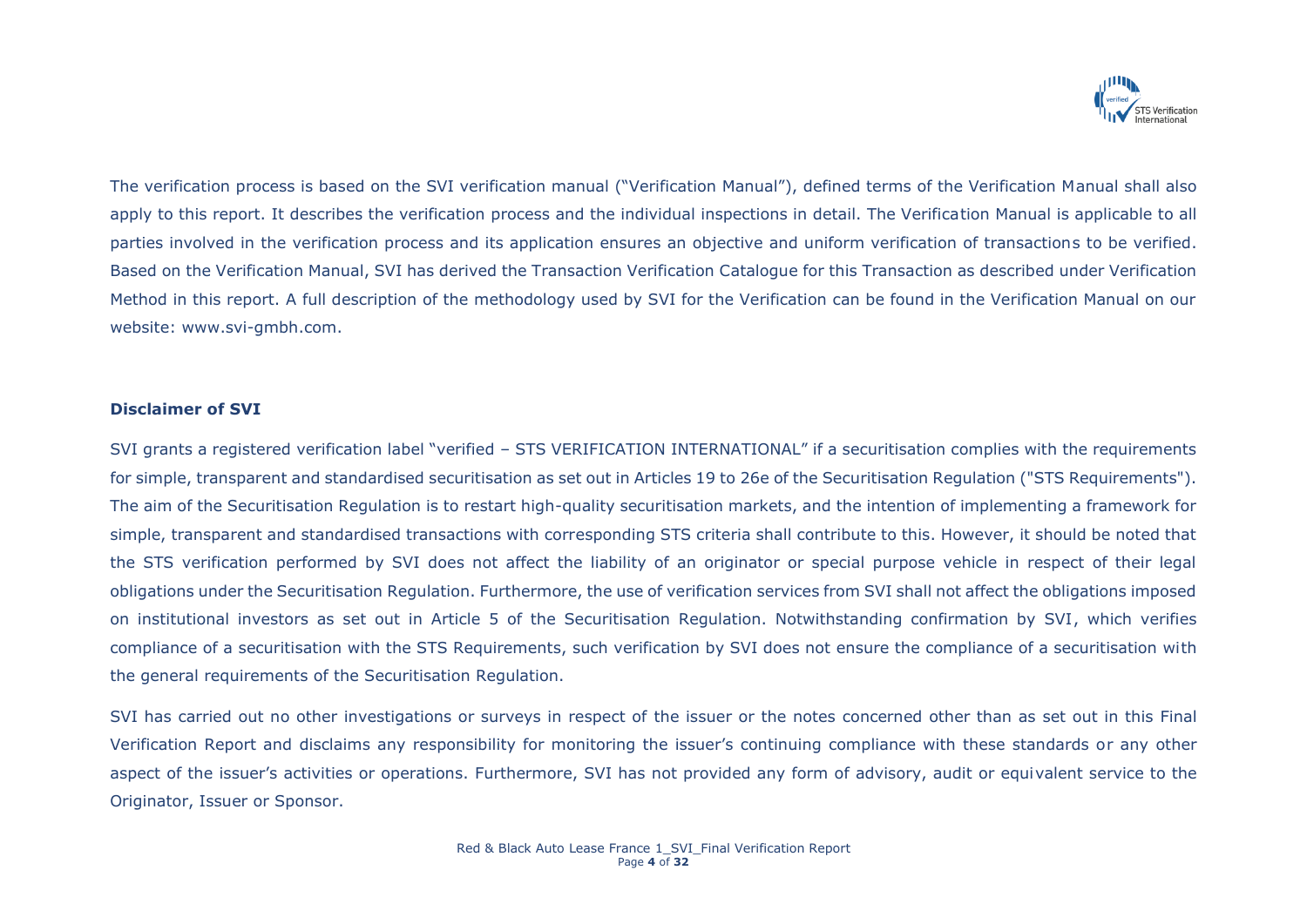

Investors should therefore not evaluate their investment in notes based on this Final Verification Report.

SVI assumes due performance of the contractual obligation thereunder by each of the parties and the representations made and warranties given in each case by any persons or parties to SVI or in any of the documents are true, not misleading and complete.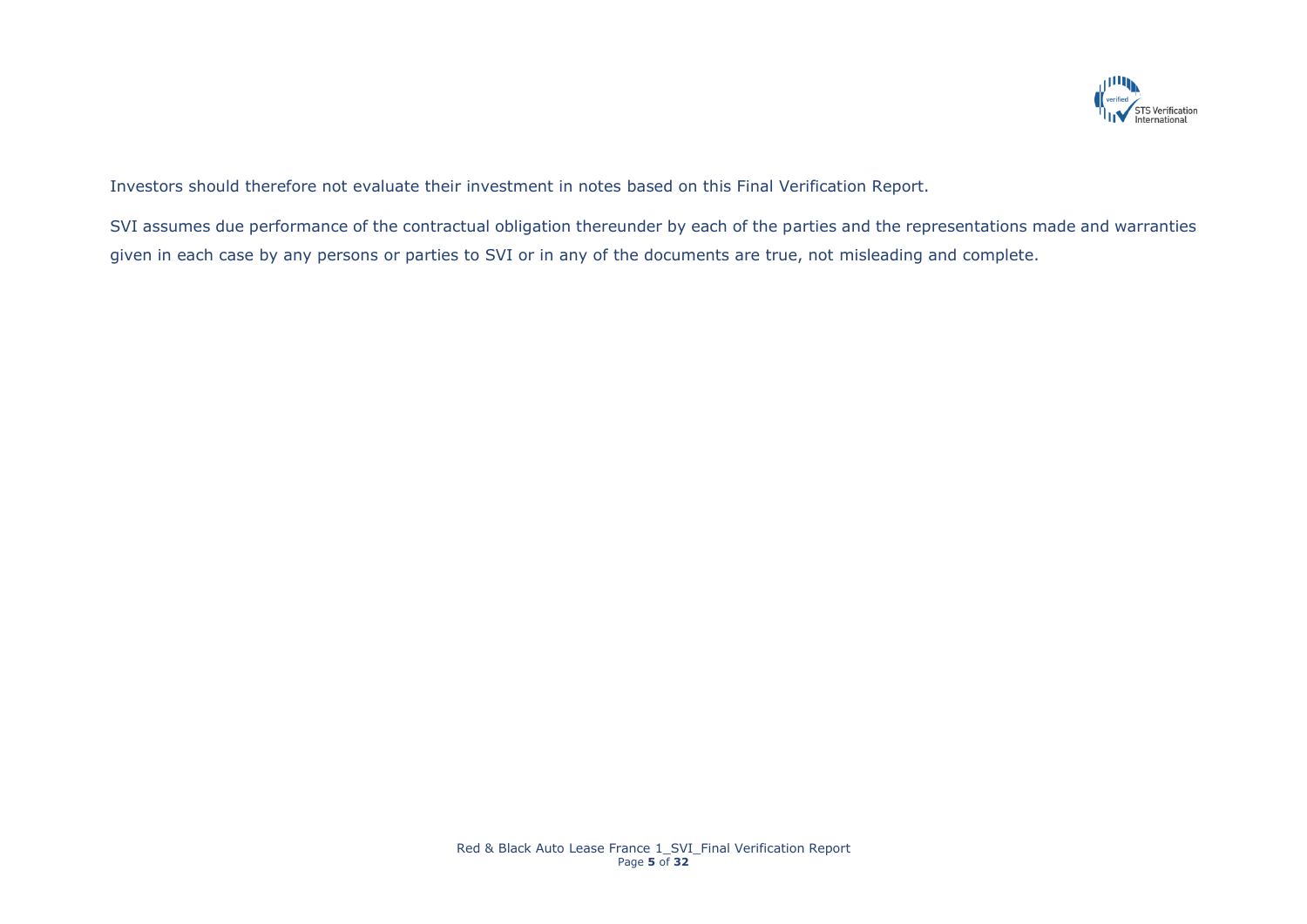

# **LIST OF ABBREVIATIONS/DEFINITIONS**

Note: For any other term used in this Final Verification Report in capital spelling, please refer to the defined terms in the Annex 1 "GLOSSARY" in the Final Prospectus.

| <b>ALD France</b>                | Temsys is the French branch of ALD, the brand name used is ALD Automotive, usually referred as ALD France                                                                                                                                                                                                                                                                                                                         |
|----------------------------------|-----------------------------------------------------------------------------------------------------------------------------------------------------------------------------------------------------------------------------------------------------------------------------------------------------------------------------------------------------------------------------------------------------------------------------------|
| AuP                              | Agreed-upon Procedures                                                                                                                                                                                                                                                                                                                                                                                                            |
| <b>BaFin</b>                     | Bundesanstalt für Finanzdienstleistungsaufsicht (German Federal Financial Supervisory Authority)                                                                                                                                                                                                                                                                                                                                  |
| CF-Model                         | Cash Flow-Model                                                                                                                                                                                                                                                                                                                                                                                                                   |
| <b>Closing Date</b>              | 27 October 2021                                                                                                                                                                                                                                                                                                                                                                                                                   |
| Due Diligence Presentation       | Due Diligence Presentation dated 26 May 2021                                                                                                                                                                                                                                                                                                                                                                                      |
| <b>EBA</b>                       | European Banking Authority                                                                                                                                                                                                                                                                                                                                                                                                        |
| <b>EBA Guidelines</b>            | Final Report on Guidelines on the STS criteria for non-ABCP securitisation, as published by EBA on 12 December 2018                                                                                                                                                                                                                                                                                                               |
| <b>Final Verification Report</b> | Final Verification Report prepared by SVI in respect of the Transaction                                                                                                                                                                                                                                                                                                                                                           |
| <b>Issuer</b>                    | Red & Black Auto Lease France 1                                                                                                                                                                                                                                                                                                                                                                                                   |
| LO                               | French Legal Opinion                                                                                                                                                                                                                                                                                                                                                                                                              |
| <b>MRTA</b>                      | Master Receivables Transfer Agreement                                                                                                                                                                                                                                                                                                                                                                                             |
| Originator                       | <b>ALD France</b>                                                                                                                                                                                                                                                                                                                                                                                                                 |
| Prospectus                       | Prospectus dated 20 October 2021                                                                                                                                                                                                                                                                                                                                                                                                  |
| RTS on Homogeneity               | Commission Delegated Regulation (EU) 2019/1851 dated 28 May 2019 supplementing the Securitisation Regulation with regard<br>to regulatory technical standards on the homogeneity of the underlying exposures in securitisation                                                                                                                                                                                                    |
| <b>RTS on Risk Retention</b>     | EBA Final Draft Regulatory Technical Standards specifying the requirements for originators, sponsors and original lenders relating<br>to risk retention pursuant to Article 6(7) of Regulation (EU) 2017/2402                                                                                                                                                                                                                     |
| <b>Securitisation Regulation</b> | Regulation (EU) 2017/2402 of the European Parliament and of the Council of 12 December 2017 laying down a general<br>framework for securitisation and creating a specific framework for simple, transparent and standardised securitisation, and<br>amending Directives 2009/65/EC, 2009/138/EC and 2011/61/EU and Regulations (EC) No 1060/2009 and (EU) No 648/2012,<br>as amended by Regulation (EU) 2021/557 of 31 March 2021 |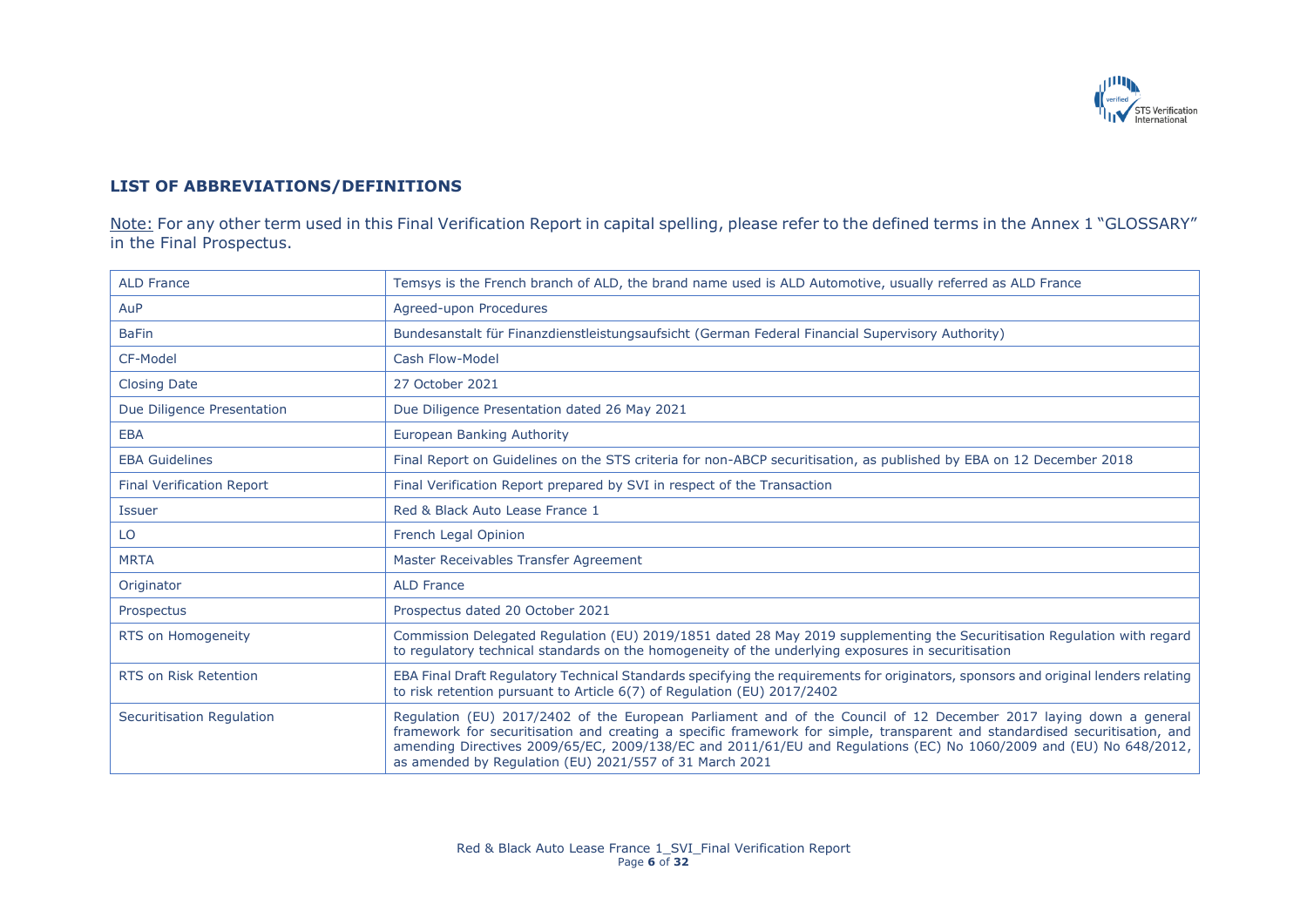

| Seller                  | ALD France                                                                                                                                                                          |
|-------------------------|-------------------------------------------------------------------------------------------------------------------------------------------------------------------------------------|
| Servicer                | ALD France                                                                                                                                                                          |
| <b>SPV</b>              | Special Purpose Vehicle or Issuer                                                                                                                                                   |
| <b>STS Requirements</b> | The requirements for simple, transparent and standardised securitisation in respect of a non-ABCP transaction as set out in  <br>Articles 19 to 22 of the Securitisation Regulation |
| <b>Transaction</b>      | The securitisation of auto lease receivables together with the related ancillary rights involving Red & Black Auto Lease France 1  <br>as Issuer                                    |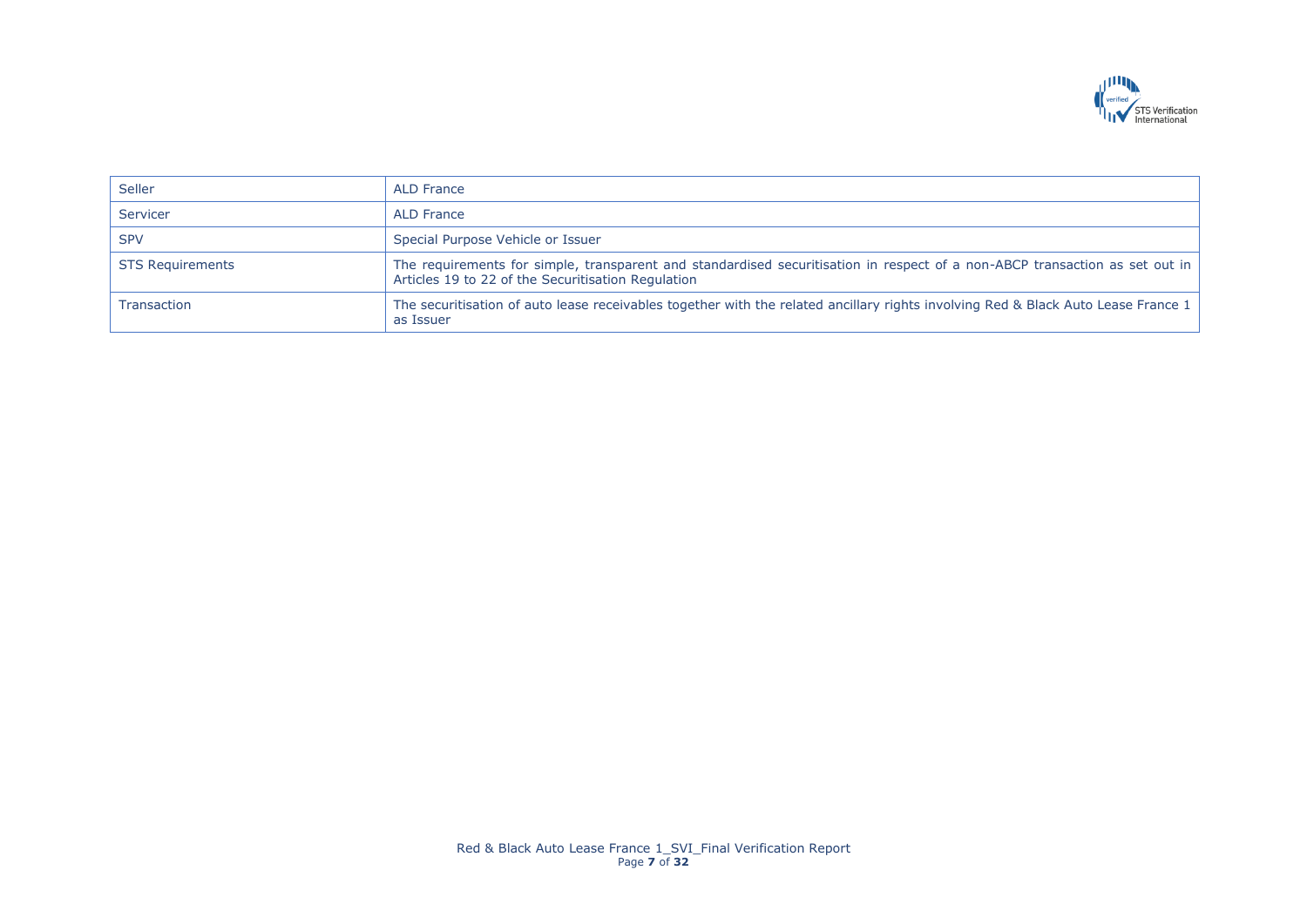

| #            | <b>Criterion Article 20 (1)</b>                                                                                                    | <b>Verification Report</b>                                                                                                                                                                                                                                                                                                                                                                                                                                                                                                                                                                                                                                                                                                                                                                                                                                |
|--------------|------------------------------------------------------------------------------------------------------------------------------------|-----------------------------------------------------------------------------------------------------------------------------------------------------------------------------------------------------------------------------------------------------------------------------------------------------------------------------------------------------------------------------------------------------------------------------------------------------------------------------------------------------------------------------------------------------------------------------------------------------------------------------------------------------------------------------------------------------------------------------------------------------------------------------------------------------------------------------------------------------------|
| $\mathbf{1}$ | Assignment or transfer of<br>ownership of the risk positions<br>takes place by means of a true<br>sale and is legally enforceable. | Verification Method: Legal (Legal opinion, Prospectus) / Due Diligence                                                                                                                                                                                                                                                                                                                                                                                                                                                                                                                                                                                                                                                                                                                                                                                    |
|              |                                                                                                                                    | The Transaction provides for a sale and transfer on a revolving basis of Receivables (auto lease receivables together with the<br>related Ancillary Rights attached thereto) from ALD France acting as Originator, Seller and Servicer to Red & Black Auto Lease<br>France 1 acting as Issuer. Eligible Receivables comprise Auto Lease Agreements which have been originated in France in the<br>ordinary course of the Seller's business. Eligible Receivables arise under the relevant Auto Lease Agreements entered into<br>between the Seller and a relevant Lessee who is a private legal entity having its registered office in metropolitan France or a<br>natural person acting for business purposes who is resident in metropolitan France. The Issuer finances the initial Purchase of<br>Eligible Receivables through the issuance of Notes. |
|              |                                                                                                                                    | The transfer of the Receivables will be concluded under the Master Receivables Transfer Agreement (MRTA) under French law.<br>Therefore, the French Legal Opinion (LO) need to be considered.                                                                                                                                                                                                                                                                                                                                                                                                                                                                                                                                                                                                                                                             |
|              |                                                                                                                                    | The LO states that upon the delivery of the Transfer Document (Acte de Cession de Créances) by the Seller to the Management<br>Company, and apposition of the Closing Date on the Transfer Document by the Management Company, on the Closing Date,                                                                                                                                                                                                                                                                                                                                                                                                                                                                                                                                                                                                       |
|              |                                                                                                                                    | (1) the Transferred Receivables shall be duly and validly transferred by the Seller to the Issuer (and, for the avoidance of doubt,<br>such transfer will consist in a transfer of title to the relevant Transferred Receivables by the relevant Seller to the Issuer and<br>not in the creation of a mere security interest over the relevant Transferred Receivables); and                                                                                                                                                                                                                                                                                                                                                                                                                                                                              |
|              |                                                                                                                                    | such transfer shall become enforceable (opposable) as against third parties and the Seller.<br>(2)                                                                                                                                                                                                                                                                                                                                                                                                                                                                                                                                                                                                                                                                                                                                                        |
|              |                                                                                                                                    | The LO confirms that the above also applies to Transferred Receivables assigned after the Closing Date, provided that certain<br>conditions are being met.                                                                                                                                                                                                                                                                                                                                                                                                                                                                                                                                                                                                                                                                                                |
|              |                                                                                                                                    | In addition, the MRTA confirms in Schedule 6 "REPRESENTATIONS, WARRANTIES AND UNDERTAKINGS OF THE SELLER", Section<br>"Part B - REPRESENTATIONS AND WARRANTIES RELATING TO THE ELIGIBLE RECEIVABLES AND TRANSFERRED RECEIVABLES",<br>Item (f) that the Lease Agreements and the Contractual Documents relating to such Receivables (and to any related Collateral<br>Security) are governed by French law and are legal, valid and binding against the relevant Lessee(s) and are enforceable against<br>the relevant Lessee(s) with full recourse (except that enforceability may be limited by bankruptcy or insolvency or other<br>mandatory provisions of law limiting the enforceability of creditors' rights against debtors generally).                                                                                                            |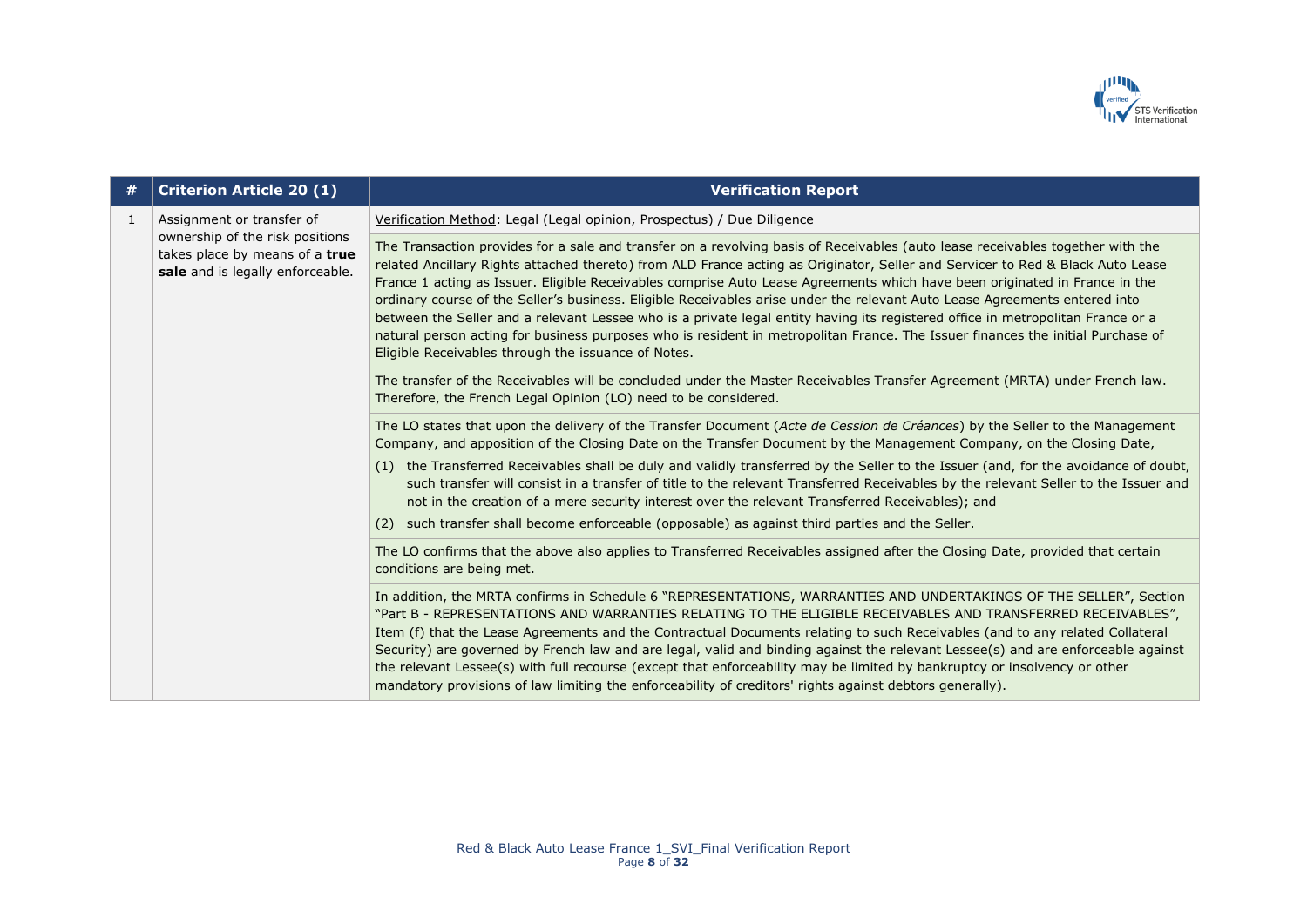

| # | $ $ Criterion Article 20 $(1)$                 | <b>Verification Report</b>                                                                                                                |
|---|------------------------------------------------|-------------------------------------------------------------------------------------------------------------------------------------------|
|   | Requirements for the external<br>legal opinion | Verification Method: Legal (Legal opinion) / Due Diligence                                                                                |
|   |                                                | The LO is provided by Orrick, Herrington & Sutcliffe (Europe) LLP, a well-known law firm with expertise in the area of<br>securitisation. |
|   |                                                | The LO is made available to SVI as third-party verification agent and to competent supervisory authorities.                               |

| # | <b>Criterion Article 20 (2)</b>                                                                                                                                                  | <b>Verification Report</b>                                                                                                                                                                                                                                                                                                                                                                                                                                                                                                                                                                                                                                                                          |
|---|----------------------------------------------------------------------------------------------------------------------------------------------------------------------------------|-----------------------------------------------------------------------------------------------------------------------------------------------------------------------------------------------------------------------------------------------------------------------------------------------------------------------------------------------------------------------------------------------------------------------------------------------------------------------------------------------------------------------------------------------------------------------------------------------------------------------------------------------------------------------------------------------------|
| 3 | Specification of increased claw-<br><b>back risks:</b> Are there any<br>provisions in the respective<br>national insolvency law, which<br>could render the transfer<br>voidable? | Verification Method: Legal (Legal opinion)                                                                                                                                                                                                                                                                                                                                                                                                                                                                                                                                                                                                                                                          |
|   |                                                                                                                                                                                  | The LO states that the assignment effected prior to the commencement against the relevant Seller of bankruptcy proceedings<br>(procédure de sauvegarde, de sauvegarde accélérée, de sauvegarde financière accélérée, de redressement ou de liquidation<br>judiciaires) of Transferred Receivables will remain effective notwithstanding the state of cessation of payments (l'état de cessation<br>des paiements) of the Seller on the Closing Date or the commencement of such bankruptcy proceedings (procédure de<br>sauvegarde, de sauvegarde accélérée, de sauvegarde financière accélérée, de redressement ou de liquidation judiciaires) (or<br>equivalent proceedings under a foreign law). |
|   |                                                                                                                                                                                  | Moreover, the LO confirms that the provisions of the French Commercial Code which provide for a potential nullity of acts carried<br>out during the hardening period which are onerous (actes à titre onéreux) if the counterparty of an insolvent company was aware,<br>at the time of conclusion of such acts, that such company was unable to pay its debts due with its available funds (en état de<br>cessation des paiements) does not apply to the transfers of Transferred Receivables by the Seller to the Issuer.                                                                                                                                                                         |
|   |                                                                                                                                                                                  | The LO confirms that the above also applies to Transferred Receivables assigned after the Closing Date, provided that certain<br>conditions listed in that paragraph are being met (such as no change in law and no change to the Opinion Documents).                                                                                                                                                                                                                                                                                                                                                                                                                                               |
|   |                                                                                                                                                                                  | Clause 9. in connection with Schedule 6, Part A "REPRESENTATIONS AND WARRANTIES RELATING TO THE SELLER" of the MRTA<br>provides for the representations and warranties of the Seller confirming its financial position and the non-occurrence of a Seller<br>Termination Event. The repetition of such representations and warranties on any Offer Date may be used by the SPV to<br>demonstrate its non-knowledge of the Seller's insolvency.                                                                                                                                                                                                                                                      |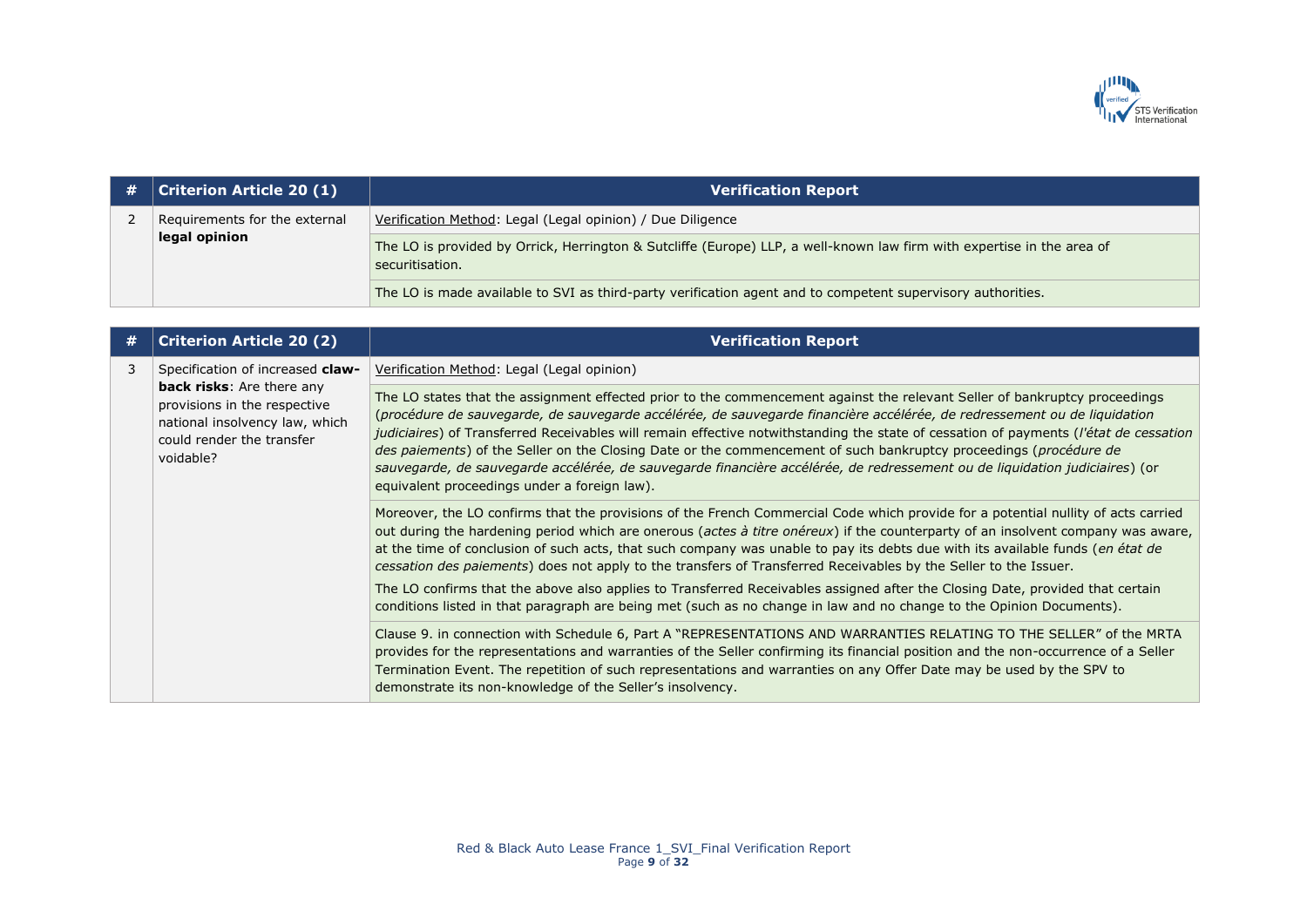

| # | <b>Criterion Article 20 (3)</b>                                                                                                                                                                                                                                                                                   | <b>Verification Report</b>                                                                                                                                                                                                                                                                                                                                                                                                                                                                                                                                                                                                                                                                                                                                                                                                                                                                                                                                                                                                                                                                                                                                                                                                           |
|---|-------------------------------------------------------------------------------------------------------------------------------------------------------------------------------------------------------------------------------------------------------------------------------------------------------------------|--------------------------------------------------------------------------------------------------------------------------------------------------------------------------------------------------------------------------------------------------------------------------------------------------------------------------------------------------------------------------------------------------------------------------------------------------------------------------------------------------------------------------------------------------------------------------------------------------------------------------------------------------------------------------------------------------------------------------------------------------------------------------------------------------------------------------------------------------------------------------------------------------------------------------------------------------------------------------------------------------------------------------------------------------------------------------------------------------------------------------------------------------------------------------------------------------------------------------------------|
| 4 | Specification of non-increased<br>claw-back risks: National<br>insolvency laws are not severe,<br>if they allow for the invalidation<br>of the sale of the underlying<br>exposures in the event of<br>fraudulent transfers, unfair<br>prejudice to creditors or<br>favouring particular creditors<br>over others. | Verification Method: Legal (Legal opinion)                                                                                                                                                                                                                                                                                                                                                                                                                                                                                                                                                                                                                                                                                                                                                                                                                                                                                                                                                                                                                                                                                                                                                                                           |
|   |                                                                                                                                                                                                                                                                                                                   | Applicable French insolvency laws are considered not to represent any severe claw-back risks (see above under #3).                                                                                                                                                                                                                                                                                                                                                                                                                                                                                                                                                                                                                                                                                                                                                                                                                                                                                                                                                                                                                                                                                                                   |
| # | <b>Criterion Article 20 (4)</b>                                                                                                                                                                                                                                                                                   | <b>Verification Report</b>                                                                                                                                                                                                                                                                                                                                                                                                                                                                                                                                                                                                                                                                                                                                                                                                                                                                                                                                                                                                                                                                                                                                                                                                           |
| 5 | If the sale and transfer is not<br>taking place directly between<br>the seller and the SPV but<br>intermediate sales take place,<br>is the true sale still fulfilled?                                                                                                                                             | Verification Method: Legal (Legal opinion, Receivable purchase agreement)                                                                                                                                                                                                                                                                                                                                                                                                                                                                                                                                                                                                                                                                                                                                                                                                                                                                                                                                                                                                                                                                                                                                                            |
|   |                                                                                                                                                                                                                                                                                                                   | Under the transaction structure used by Red & Black Auto Lease France 1, the sale and transfer take place directly between the<br>Seller (who is the original lender/lessor) and the SPV acting as Issuer, i.e. without any intermediate sale taking place.                                                                                                                                                                                                                                                                                                                                                                                                                                                                                                                                                                                                                                                                                                                                                                                                                                                                                                                                                                          |
|   | <b>Criterion Article 20 (5)</b>                                                                                                                                                                                                                                                                                   | <b>Verification Report</b>                                                                                                                                                                                                                                                                                                                                                                                                                                                                                                                                                                                                                                                                                                                                                                                                                                                                                                                                                                                                                                                                                                                                                                                                           |
| 6 | If the transfer of receivables                                                                                                                                                                                                                                                                                    | Verification Method: Legal (Legal opinion, Receivable purchase agreement)                                                                                                                                                                                                                                                                                                                                                                                                                                                                                                                                                                                                                                                                                                                                                                                                                                                                                                                                                                                                                                                                                                                                                            |
|   | and the perfection take place<br>at a later stage, are the trigger<br>events in relation to the seller's<br>credit quality standing<br>sufficiently defined?                                                                                                                                                      | On the Signing Date, the Seller and the Issuer, represented by the Management Company, have entered inter alios into the MRTA<br>pursuant to which the Issuer has agreed to purchase (subject to the Conditions Precedent to the purchase of Eligible Receivables)<br>from the Seller, and the Seller has agreed to assign and transfer to the Issuer, all the Seller's right, title and interest in and to<br>Eligible Receivables, subject to, and in accordance with, French law and the provisions of the MRTA. The initial Purchase of Eligible<br>Receivables will occur on the Closing Date. Pursuant to the MRTA, the Issuer shall be entitled to purchase Additional Eligible<br>Receivables from the Seller during the Revolving Period on each relevant Transfer Date (please also refer to the criteria ##8, 17,<br>33). In summary, it can be stated that the Purchased Receivables will be transferred either on the Closing Date or on each<br>relevant Transfer Date and that, in contrast to this, there will be no transfer of Receivables at a later stage, please refer to<br>Section "PURCHASE AND SERVICING OF THE RECEIVABLES AND VEHICLE PLEDGE", Subsection "PURCHASE OF RECEIVABLES" of<br>the Prospectus. |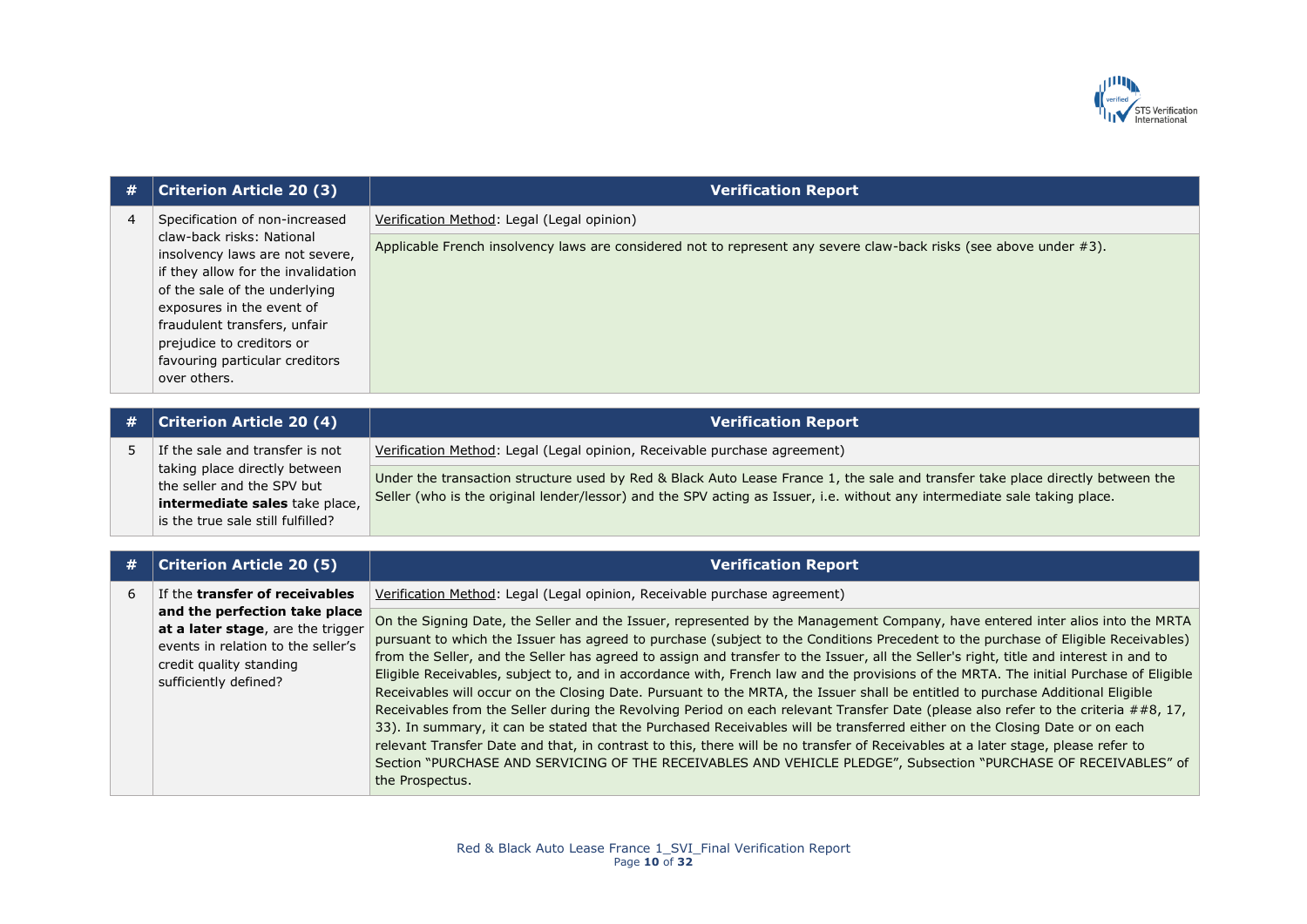

| # | <b>Criterion Article 20 (6)</b>                                                                                           | <b>Verification Report</b>                                                                                                                                                                                                                                                                                                                                                                                                                                                                                |
|---|---------------------------------------------------------------------------------------------------------------------------|-----------------------------------------------------------------------------------------------------------------------------------------------------------------------------------------------------------------------------------------------------------------------------------------------------------------------------------------------------------------------------------------------------------------------------------------------------------------------------------------------------------|
| 7 | <b>Representations and</b><br>warranties of the seller<br>regarding to the legal condition<br>of the underlying exposures | Verification Method: Legal (Receivable purchase agreement)                                                                                                                                                                                                                                                                                                                                                                                                                                                |
|   |                                                                                                                           | The Seller warrants that the Transferred Receivables are legally valid, binding and enforceable Lease Agreements and that, to the<br>best of its knowledge, the Transferred Receivables are not encumbered or otherwise in a condition that can be foreseen to<br>adversely affect the enforceability of the true sale or assignment or transfer with the same legal effect, see Section "THE LEASE<br>AGREEMENTS AND THE RECEIVABLES", Subsection "ELIGIBILITY CRITERIA", Item (b)(v) of the Prospectus. |
|   |                                                                                                                           |                                                                                                                                                                                                                                                                                                                                                                                                                                                                                                           |
| # | <b>Criterion Article 20 (7)</b>                                                                                           | <b>Verification Report</b>                                                                                                                                                                                                                                                                                                                                                                                                                                                                                |
| 8 | Predetermined, clear and<br>documented selection criteria<br>('eligibility criteria') $(I/II)$                            | Verification Method: Legal (Receivable purchase agreement)                                                                                                                                                                                                                                                                                                                                                                                                                                                |
|   |                                                                                                                           | The underlying exposures transferred from the Seller to the Issuer are selected according to predetermined, clear and<br>documented Eligibility Criteria, see Section "THE LEASE AGREEMENTS AND THE RECEIVABLES", Subsection "ELIGIBILITY<br>CRITERIA" of the Prospectus.                                                                                                                                                                                                                                 |
|   |                                                                                                                           | A Revolving Period is provided for in the transaction structure. The Seller represents and warrants on each Transfer Date to the<br>Issuer and the Management Company under the MRTA that each Series of Receivables to be transferred to the Issuer on such<br>Transfer Date, together with the related Lessees, Vehicles and the underlying Lease Agreements, shall, on the Cut-Off Date<br>immediately preceding the relevant Transfer Date satisfy the Eligibility Criteria.                          |
|   |                                                                                                                           | As a consequence, consistent Eligibility Criteria apply on the Closing Date and on each relevant Transfer Date to each Transferred<br>Receivable.                                                                                                                                                                                                                                                                                                                                                         |

| # | <b>Criterion Article 20 (7)</b>                                     | <b>Verification Report</b>                                                                                                                                                                                                                                                                                                                    |
|---|---------------------------------------------------------------------|-----------------------------------------------------------------------------------------------------------------------------------------------------------------------------------------------------------------------------------------------------------------------------------------------------------------------------------------------|
|   | Predetermined, clear and                                            | Verification Method: Data (AuP Report)                                                                                                                                                                                                                                                                                                        |
|   | documented selection criteria<br>('eligibility criteria') (II / II) | The asset audit, whereby the audit company performs certain Agreed-upon Procedures with respect to the compliance of the<br>underlying exposures in a randomly selected sample, amongst others, covers the key eligibility criteria specified for the<br>Transaction. Please also refer to #40 for a summary of the scope of the asset audit. |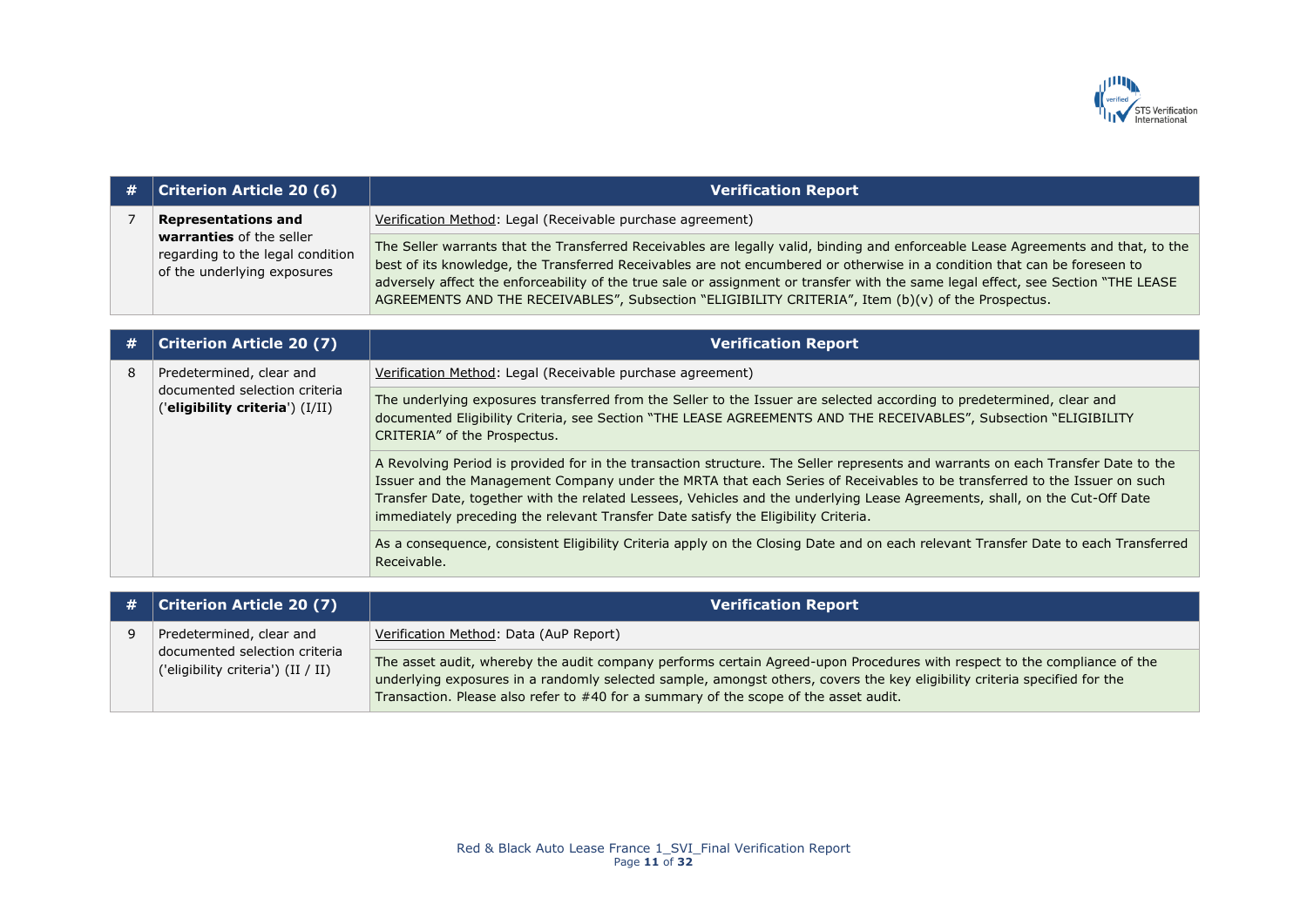

| #  | <b>Criterion Article 20 (7)</b> | <b>Verification Report</b>                                                                                                                                                                                                                                                                                                                                                                                                                                                                                                                                                                                                                                                                                                                                                                                                                                                                                                                                                                                                                                                                                                                                                                                                                                                                                                                                                                                                                                                                                                                                                                                                                                                                                                |
|----|---------------------------------|---------------------------------------------------------------------------------------------------------------------------------------------------------------------------------------------------------------------------------------------------------------------------------------------------------------------------------------------------------------------------------------------------------------------------------------------------------------------------------------------------------------------------------------------------------------------------------------------------------------------------------------------------------------------------------------------------------------------------------------------------------------------------------------------------------------------------------------------------------------------------------------------------------------------------------------------------------------------------------------------------------------------------------------------------------------------------------------------------------------------------------------------------------------------------------------------------------------------------------------------------------------------------------------------------------------------------------------------------------------------------------------------------------------------------------------------------------------------------------------------------------------------------------------------------------------------------------------------------------------------------------------------------------------------------------------------------------------------------|
| 10 | No active portfolio management  | Verification Method: Legal (Transaction documents)                                                                                                                                                                                                                                                                                                                                                                                                                                                                                                                                                                                                                                                                                                                                                                                                                                                                                                                                                                                                                                                                                                                                                                                                                                                                                                                                                                                                                                                                                                                                                                                                                                                                        |
|    |                                 | As confirmed in the Prospectus (see Section "PURCHASE AND SERVICING OF THE RECEIVABLES AND VEHICLE PLEDGE",<br>Subsection "PURCHASE OF RECEIVABLES", Paragraph "No active portfolio management of the Transferred Receivables"), the<br>Management Company shall not carry out any active management of the portfolio of Transferred Receivables on a discretionary<br>basis, meaning                                                                                                                                                                                                                                                                                                                                                                                                                                                                                                                                                                                                                                                                                                                                                                                                                                                                                                                                                                                                                                                                                                                                                                                                                                                                                                                                     |
|    |                                 | (a) a management that would make the performance of the securitisation dependent both on the performance of the Transferred<br>Receivables and on the performance of the portfolio management of the securitisation or<br>(b) a management performed for speculative purposes aiming to achieve better performance, increased yield, overall financial<br>returns or other purely financial or economic benefit.                                                                                                                                                                                                                                                                                                                                                                                                                                                                                                                                                                                                                                                                                                                                                                                                                                                                                                                                                                                                                                                                                                                                                                                                                                                                                                          |
|    |                                 | In addition, deemed collection rules are sufficiently clear and do not offer room for active portfolio management, see Section<br>"PURCHASE AND SERVICING OF THE RECEIVABLES AND VEHICLE PLEDGE", Subsection "PURCHASE OF RECEIVABLES",<br>Paragraph "Deemed Collections" of the Prospectus.                                                                                                                                                                                                                                                                                                                                                                                                                                                                                                                                                                                                                                                                                                                                                                                                                                                                                                                                                                                                                                                                                                                                                                                                                                                                                                                                                                                                                              |
|    |                                 | The Receivables shall be purchased by the Issuer in consideration, inter alia, of representations, warranties and undertakings<br>given by the Seller as to their conformity with the applicable Eligibility Criteria and the representations and warranties. In case a<br>Series of Receivables underlying a Transferred Receivable in respect of which any representation made or warranty given by the<br>Seller was false or incorrect on the date on which it was made or given, the Seller shall remedy the breach on the earliest of the<br>fifth Business Day from the day on which the Seller became aware of such breach. If such breach is not remedied or is not<br>capable of being remedied in respect of the relevant Transferred Receivables and the related Series of Receivables (each, an<br>Affected Receivable), then the Seller shall pay to the Issuer an amount equal to the relevant Non-Compliance Payment (defined<br>as an amount equal to the Discounted Balance plus any accrued and outstanding interest and any other outstanding amounts or<br>any unpaid amounts of principal, interest, expenses and other ancillary amounts relating to the relevant Series of Receivables, as<br>of the Cut-Off Date on or immediately following the date on which the relevant Series of Receivables became Affected<br>Receivables) and, subject to the effective payment of such Non-Compliance Payment, the transfer of such Affected Receivables<br>shall automatically be deemed null and void without any further formalities, as explained in detail in Section "THE LEASE<br>AGREEMENTS AND THE RECEIVABLES", Subsection "NON-COMPLIANCE OF THE TRANSFERRED RECEIVABLES" of the Prospectus. |
|    |                                 | In addition, the Transaction features a Clean-up Call option. The Seller shall have the right to request the Management Company<br>to transfer back to it on any Monthly Payment Date all Transferred Receivables if the aggregate Discounted Balance of the Series<br>of Receivables relating to non-matured Transferred Receivables is less than 10.00% of the Aggregate Discounted Balance on the<br>Cut-Off Date immediately preceding the Closing Date.                                                                                                                                                                                                                                                                                                                                                                                                                                                                                                                                                                                                                                                                                                                                                                                                                                                                                                                                                                                                                                                                                                                                                                                                                                                              |
|    |                                 | The above-described instances that allow for a repurchase of underlying exposures falls under the individual techniques of<br>portfolio management listed in the EBA Guidelines that should not be considered active portfolio management (e.g. replenishment<br>of underlying exposures during the revolving period, exercise of clean-up call options).                                                                                                                                                                                                                                                                                                                                                                                                                                                                                                                                                                                                                                                                                                                                                                                                                                                                                                                                                                                                                                                                                                                                                                                                                                                                                                                                                                 |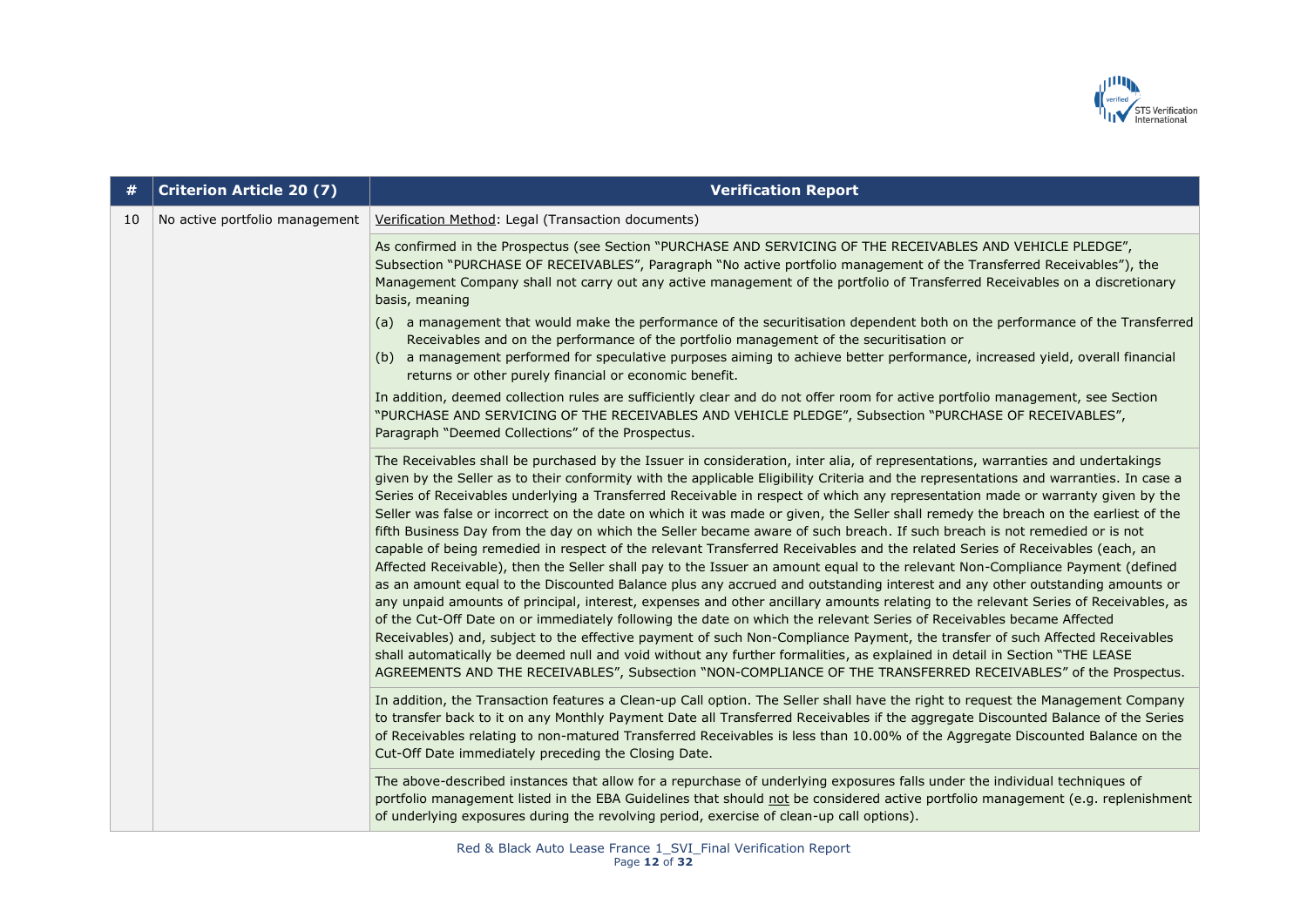

|  | Generally, the above described repurchase mechanism used in the Transaction (a) does not make the performance of the         |
|--|------------------------------------------------------------------------------------------------------------------------------|
|  | Transaction dependent both on the performance of the underlying exposures and on the performance of the portfolio            |
|  | management, and (b) is not performed for speculative purposes aiming to achieve better performance, increased yield, overall |
|  | financial returns or other purely financial or economic benefit.                                                             |
|  | As a result of the above, the criterion "no active portfolio management" is fulfilled.                                       |

| # | <b>Criterion Article 20 (8)</b>                                                       | <b>Verification Report</b>                                                                                                                                                                                                                                                                                                                                                                                                                                                                                                                                                                                                                                                          |
|---|---------------------------------------------------------------------------------------|-------------------------------------------------------------------------------------------------------------------------------------------------------------------------------------------------------------------------------------------------------------------------------------------------------------------------------------------------------------------------------------------------------------------------------------------------------------------------------------------------------------------------------------------------------------------------------------------------------------------------------------------------------------------------------------|
|   | Securitisation of a<br>homogeneous portfolio in<br>terms of asset classes $(I / III)$ | Verification Method: Legal (Transaction documents)                                                                                                                                                                                                                                                                                                                                                                                                                                                                                                                                                                                                                                  |
|   |                                                                                       | According to Art. 1 (a) (v) of the EBA Final RTS on Homogeneity of the underlying exposures the underlying exposures correspond<br>to the asset type auto loans and leases.                                                                                                                                                                                                                                                                                                                                                                                                                                                                                                         |
|   |                                                                                       | The Seller has chosen the homogeneity factor according to Art. 2 (4.) (b) of the Commission Delegated Regulation (EU)<br>2019/1851 on the homogeneity of the underlying exposures, i.e. jurisdiction, whereby the pool shall consist of underlying<br>exposures relating to Obligors with residence in one jurisdiction (France) only. Accordingly, each relevant Lessee is a private legal<br>entity having its registered office in metropolitan France or a natural person acting for business purposes who is resident in<br>metropolitan France, see Section "THE LEASE AGREEMENTS AND THE RECEIVABLES", Subsection "ELIGIBILITY CRITERIA", Item<br>(c)(ii) of the Prospectus. |

| #  | <b>Criterion Article 20 (8)</b>                                                          | <b>Verification Report</b>                                                                                                                                                                                                                                                                                                                                                                              |
|----|------------------------------------------------------------------------------------------|---------------------------------------------------------------------------------------------------------------------------------------------------------------------------------------------------------------------------------------------------------------------------------------------------------------------------------------------------------------------------------------------------------|
| 12 | Securitisation of a homogeneous  <br>portfolio in terms of asset<br>classes $(II / III)$ | Verification Method: Due Diligence (Underwriting and Servicing Policy)                                                                                                                                                                                                                                                                                                                                  |
|    |                                                                                          | The underlying Lease Agreements have been originated in accordance with consistent underwriting standards, as presented in the<br>Due Diligence, further described in #17 and confirmed in the Prospectus (see Section "THE LEASE AGREEMENTS AND THE<br>RECEIVABLES", Subsection "ELIGIBILITY CRITERIA", Item (b)(iv)). No distinction is made between securitised and non-<br>securitised Receivables. |
|    |                                                                                          | The underwriting process in place assures that each relevant Lessee is a private legal entity having its registered office in<br>metropolitan France or a natural person acting for business purposes who is resident in metropolitan France.                                                                                                                                                           |
|    |                                                                                          | The same applies to the servicing policy, with the underlying exposures being serviced using consistent standards and no<br>distinction being made between securitised and non-securitised receivables.                                                                                                                                                                                                 |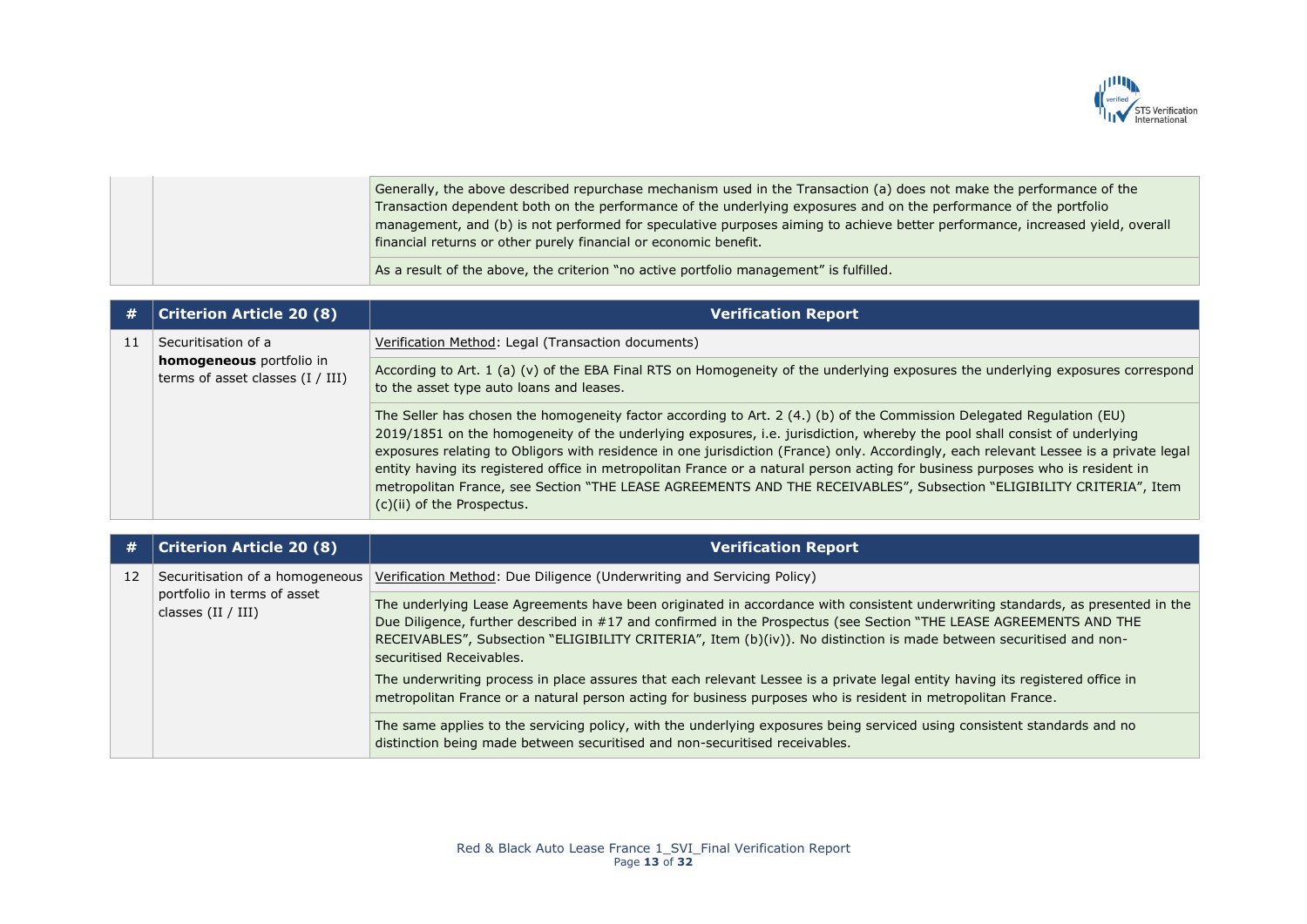

| #  | <b>Criterion Article 20 (8)</b>                                                                      | <b>Verification Report</b>                                                                                                                                                                                                                                                                                                                                                                                                                                                                                                                         |
|----|------------------------------------------------------------------------------------------------------|----------------------------------------------------------------------------------------------------------------------------------------------------------------------------------------------------------------------------------------------------------------------------------------------------------------------------------------------------------------------------------------------------------------------------------------------------------------------------------------------------------------------------------------------------|
| 13 | Securitisation of a homogeneous                                                                      | Verification Method: Data (AuP Report)                                                                                                                                                                                                                                                                                                                                                                                                                                                                                                             |
|    | portfolio in terms of asset<br>classes $(III / III)$                                                 | The homogeneity factor "residence in France" is, through the check of the data field "lessee postcode", part of the Eligibility<br>Criteria Verification as further described in #40.                                                                                                                                                                                                                                                                                                                                                              |
|    |                                                                                                      | The Lease Agreements have been entered into exclusively with Lessees which are either private legal entities having their<br>registered office in metropolitan France or natural persons acting for business purposes which are resident in metropolitan France,<br>see Section "THE LEASE AGREEMENTS AND THE RECEIVABLES", Subsection "ELIGIBILITY CRITERIA", Item (c)(ii) of the<br>Prospectus. Please also refer to #11.                                                                                                                        |
|    |                                                                                                      |                                                                                                                                                                                                                                                                                                                                                                                                                                                                                                                                                    |
| #  | <b>Criterion Article 20 (8)</b>                                                                      | <b>Verification Report</b>                                                                                                                                                                                                                                                                                                                                                                                                                                                                                                                         |
| 14 | The underlying exposures<br>contain obligations that are<br>contractually binding and<br>enforceable | Verification Method: Legal (Legal opinion) / Due Diligence                                                                                                                                                                                                                                                                                                                                                                                                                                                                                         |
|    |                                                                                                      | Schedule 6 "REPRESENTATIONS, WARRANTIES AND UNDERTAKINGS OF THE SELLER", Section "Part B - REPRESENTATIONS AND<br>WARRANTIES RELATING TO THE ELIGIBLE RECEIVABLES AND TRANSFERRED RECEIVABLES", Item (f) of the MRTA in connection<br>with Section "THE LEASE AGREEMENTS AND THE RECEIVABLES", Subsection "ELIGIBILITY CRITERIA", Item (b)(v) of the<br>Prospectus contain warranties by the Seller as to the legally valid, binding and enforceable nature of the underlying exposures,<br>i.e. the Lease Agreements. Please also refer to $#1$ . |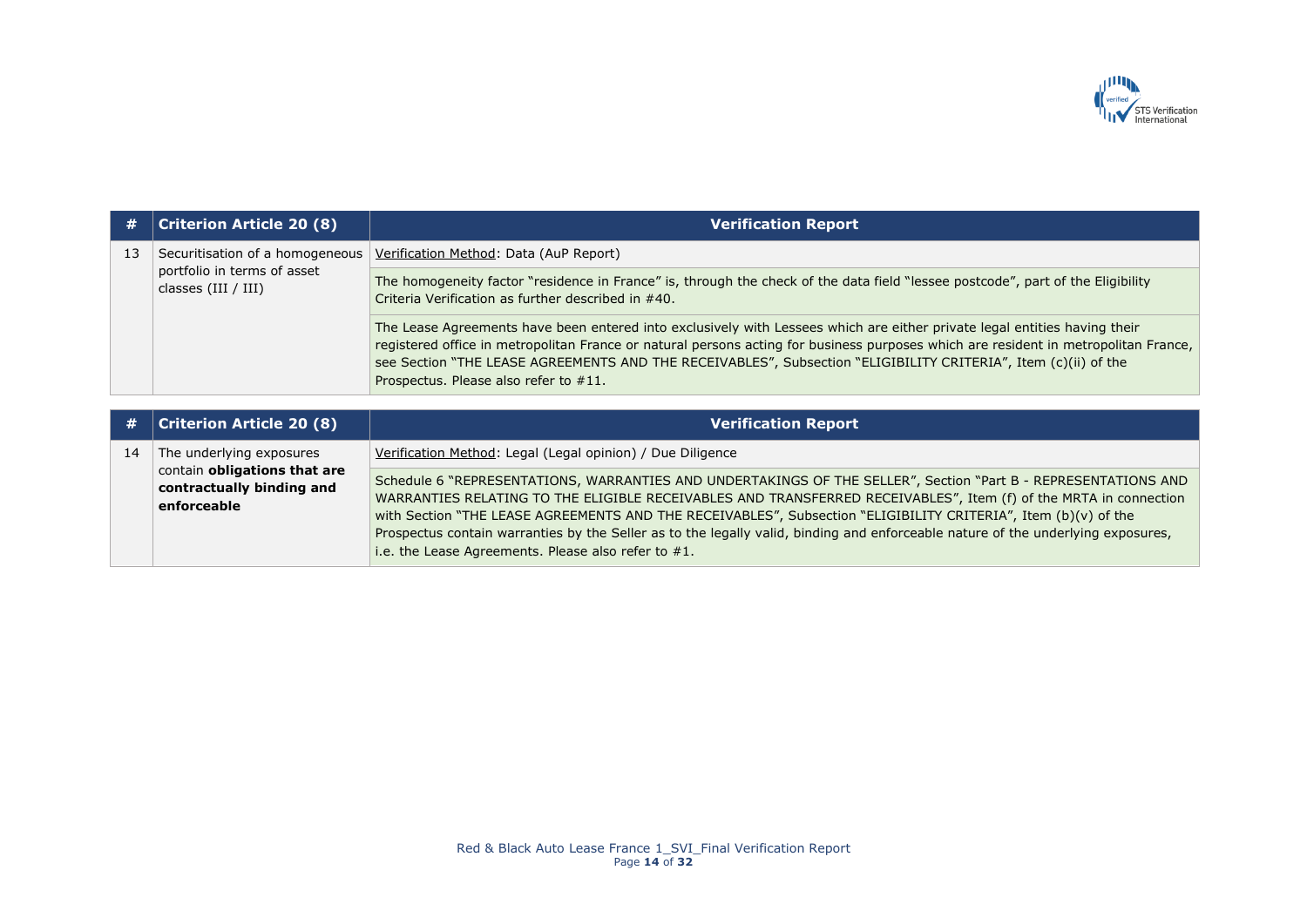

| #  | <b>Criterion Article 20 (8)</b>                                                                                                                           | <b>Verification Report</b>                                                                                                                                                                                                                                                                                                                                                                                                                                                                                                                                                                                                                                                                                                                                                                                                                                                                                                                                                                                                                                                                                                                                                                                                                                                                                                                                                                                                                                                                                                                                                                                                                                            |
|----|-----------------------------------------------------------------------------------------------------------------------------------------------------------|-----------------------------------------------------------------------------------------------------------------------------------------------------------------------------------------------------------------------------------------------------------------------------------------------------------------------------------------------------------------------------------------------------------------------------------------------------------------------------------------------------------------------------------------------------------------------------------------------------------------------------------------------------------------------------------------------------------------------------------------------------------------------------------------------------------------------------------------------------------------------------------------------------------------------------------------------------------------------------------------------------------------------------------------------------------------------------------------------------------------------------------------------------------------------------------------------------------------------------------------------------------------------------------------------------------------------------------------------------------------------------------------------------------------------------------------------------------------------------------------------------------------------------------------------------------------------------------------------------------------------------------------------------------------------|
| 15 | The underlying exposures have<br>defined periodic payment<br>streams and do not include<br>transferable securities other<br>than unlisted corporate bonds | Verification Method: Legal (Legal opinion, Transaction documents) / Due Diligence / Data (AuP Report)                                                                                                                                                                                                                                                                                                                                                                                                                                                                                                                                                                                                                                                                                                                                                                                                                                                                                                                                                                                                                                                                                                                                                                                                                                                                                                                                                                                                                                                                                                                                                                 |
|    |                                                                                                                                                           | The underlying exposures for the Transaction represent standard auto lease receivables together with the related ancillary rights<br>underwritten by ALD France with Lessees which are either a private legal entity having its registered office in metropolitan France<br>or a natural person acting for business purposes who is resident in metropolitan France. Each Receivable is secured by a Vehicle<br>which is a private vehicle or a commercial vehicle, to the exclusion of cars having one or several electric motors but including<br>hybrid vehicles. ALD France offers a comprehensive range of services related to vehicle leasing and management to its customers.<br>For the purpose of the Transaction, the product type "Full-Service Leasing" forms part of the securitised portfolio. In addition to<br>the "pure" financial service product which only covers the lease interest component and the lease principal component, the long-<br>term leasing contracts also conclude additional Lease Services with ALD France such as maintenance and tyre services, insurance<br>and damage handling, fuel management and road assistance. The monthly or quarterly Instalments to be paid by the Lessee<br>under a Lease Agreement for a Vehicle exclude the Excluded Lease Amounts (which means in relation to a Lease Agreement any<br>amount related to VAT, any amount payable by any Lessee (a) under or in relation to any Lease Services and (b) in relation to<br>any additional ancillary services or formalities performed by the Seller in favour of, or on behalf of, the Lessee) and leads to<br>defined periodic payment streams. |
|    |                                                                                                                                                           | The underlying exposures represent the finance portion (itself comprising a claim against the Lessees in respect of the lease<br>interest component and the lease principal component) paid by the Lessee during the term of the Lease Agreement and have<br>defined periodic payment streams during that term. The Lease Services or residual values do not form part of the underlying<br>exposures. The Eligibility Criteria restrict the underlying exposures to Receivables originated under a Lease Agreement, thereby<br>eliminating any transferable security from the portfolio, see Section "THE LEASE AGREEMENTS AND THE RECEIVABLES",<br>Subsection "ELIGIBILITY CRITERIA", Item (d)(vii) of the Prospectus.                                                                                                                                                                                                                                                                                                                                                                                                                                                                                                                                                                                                                                                                                                                                                                                                                                                                                                                                              |
|    |                                                                                                                                                           | The Eligibility Criteria restrict the underlying exposures to Lease Receivables originated under a Lease Agreement. Thus,<br>transferable securities are not part of the portfolio. The compliance of the pool with the Eligibility Criteria has been verified<br>through the Eligibility Criteria Verification (see #40).                                                                                                                                                                                                                                                                                                                                                                                                                                                                                                                                                                                                                                                                                                                                                                                                                                                                                                                                                                                                                                                                                                                                                                                                                                                                                                                                            |

|    | $\#$ Criterion Article 20 (9)                                             | <b>Verification Report</b>                                                                                                                                                                                                                                                                                                                                                                                                                                                                              |
|----|---------------------------------------------------------------------------|---------------------------------------------------------------------------------------------------------------------------------------------------------------------------------------------------------------------------------------------------------------------------------------------------------------------------------------------------------------------------------------------------------------------------------------------------------------------------------------------------------|
| 16 | Are there any <b>securitisation</b><br><b>positions</b> in the portfolio? | Verification Method: Legal (Transaction documents) / Due Diligence / Data (AuP Report)                                                                                                                                                                                                                                                                                                                                                                                                                  |
|    |                                                                           | The Eligibility Criteria restrict the underlying exposures to Lease Receivables originated under a Lease Agreement, thereby<br>assuring that no securitisation position may become part of the portfolio, please refer to Section "THE LEASE AGREEMENTS AND<br>THE RECEIVABLES", Subsection "ELIGIBILITY CRITERIA", Item (d)(vii) of the Prospectus. The compliance of the provisional pool<br>with the Eligibility Criteria has been verified through the Eligibility Criteria Verification (see #40). |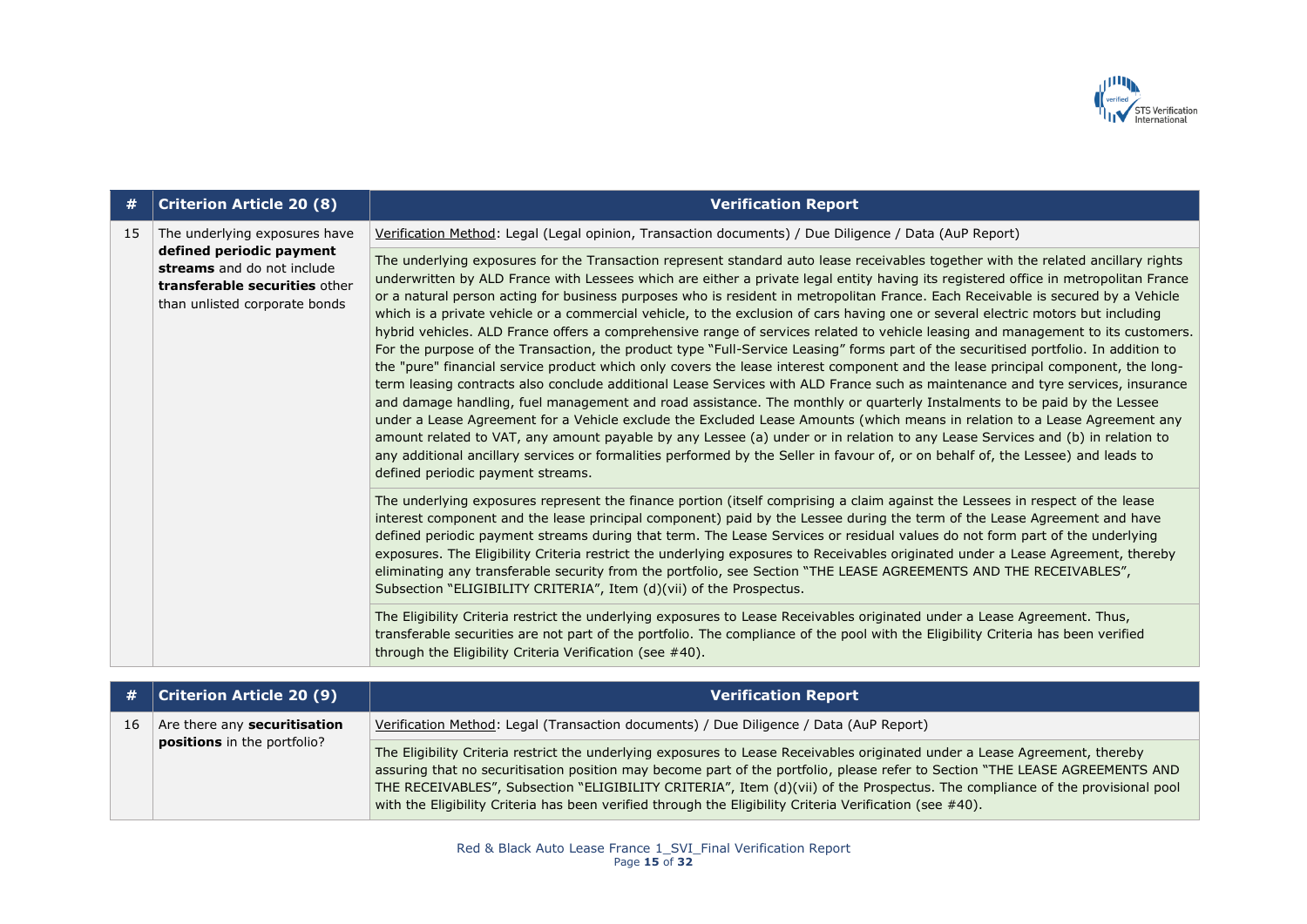

As demonstrated during the Due Diligence, the origination and/or resale of securitisation positions is not part of the business model of the Seller and not permitted under the Sellers' Credit and Collection Policy.

| #  | <b>Criterion Article 20 (10)</b>                                                                                                | <b>Verification Report</b>                                                                                                                                                                                                                                                                                                                                                                                                                                                                                                                                                                                                                                                                                                                                                                                              |
|----|---------------------------------------------------------------------------------------------------------------------------------|-------------------------------------------------------------------------------------------------------------------------------------------------------------------------------------------------------------------------------------------------------------------------------------------------------------------------------------------------------------------------------------------------------------------------------------------------------------------------------------------------------------------------------------------------------------------------------------------------------------------------------------------------------------------------------------------------------------------------------------------------------------------------------------------------------------------------|
| 17 | <b>Origination of underlying</b><br>exposures in the ordinary<br>course of business of the<br>originator or the original lender | Verification Method: Legal (Transaction documents) / Due Diligence (Underwriting and Servicing Policy)                                                                                                                                                                                                                                                                                                                                                                                                                                                                                                                                                                                                                                                                                                                  |
|    |                                                                                                                                 | ALD France is part of ALD Automotive, the Full Service Leasing and Fleet Management business line of SG Group. The ultimate<br>major shareholder of ALD France is Société Générale S.A. ALD Automotive manages more than 1,760,000 vehicles (as of 31<br>December 2020) in 43 countries with about 6,500 employees. In France, ALD France offers full-service leasing and fleet<br>management services.                                                                                                                                                                                                                                                                                                                                                                                                                 |
|    |                                                                                                                                 | Overall, ALD France serve a fleet of approx. 555.000 vehicles (as of 31 December 2020) in France. Organisation and business<br>processes have been developed over decades.                                                                                                                                                                                                                                                                                                                                                                                                                                                                                                                                                                                                                                              |
|    |                                                                                                                                 | As presented and discussed in the Due Diligence, the well-developed and highly professional organisation of ALD France's<br>business procedures is in line with the volume and quantity of business transactions. ALD France's sales teams serve customers<br>and prospects all over France. Full-Service Leasing Agreements are sold through the sales channels "Direct Sales" (246.000<br>vehicles via LLD Direct) and "Indirect Sales" (63.000 vehicles via LLD Partnerships and 4.000 vehicles via LLD PRO / PART). Credit<br>applications are either created by ALD France's sales team or directly on point of sales by car dealers within partnerships with<br>manufacturers. All credit applications are created by using ALD's customer relationship management system Salesforce.                             |
|    |                                                                                                                                 | ALD France's business procedures assure that securitised exposures have been originated in the ordinary course of business and<br>in accordance with uniform Underwriting and Management Procedures, see in this regard Section "THE LEASE AGREEMENTS AND<br>THE RECEIVABLES", Subsection "ELIGIBILITY CRITERIA", Item (b)(iv) of the Prospectus as well as Schedule 13 "UNDERWRITING<br>AND MANAGEMENT PROCEDURES" of the MRTA. Deviations from the Underwriting and Management Procedures are only<br>permissible in well-defined and documented instances and have to be disclosed to investors without undue delay, as described in<br>Schedule 6 "REPRESENTATIONS, WARRANTIES AND UNDERTAKINGS OF THE SELLER", Section "Part A - REPRESENTATIONS AND<br>WARRANTIES RELATING TO THE SELLER", Item (21) of the MRTA. |
|    |                                                                                                                                 | The underlying exposures are selected for securitisation using a random selection process and the Seller has applied to the Lease<br>Agreements related to the Receivables to be transferred to the Issuer the same sound and well-defined criteria for originating<br>Lease Agreements which it applies to non-securitised Lease Agreements and to that end the Seller has applied the same clearly<br>established processes for approving and, where relevant, amending and renewing such Lease Agreements, as confirmed in<br>Section "THE LEASE AGREEMENTS AND THE RECEIVABLES", Subsection "NON-COMPLIANCE OF THE TRANSFERRED<br>RECEIVABLES", Paragraph "Confirmations of the Seller and Servicer", Item (a) of the Prospectus.                                                                                   |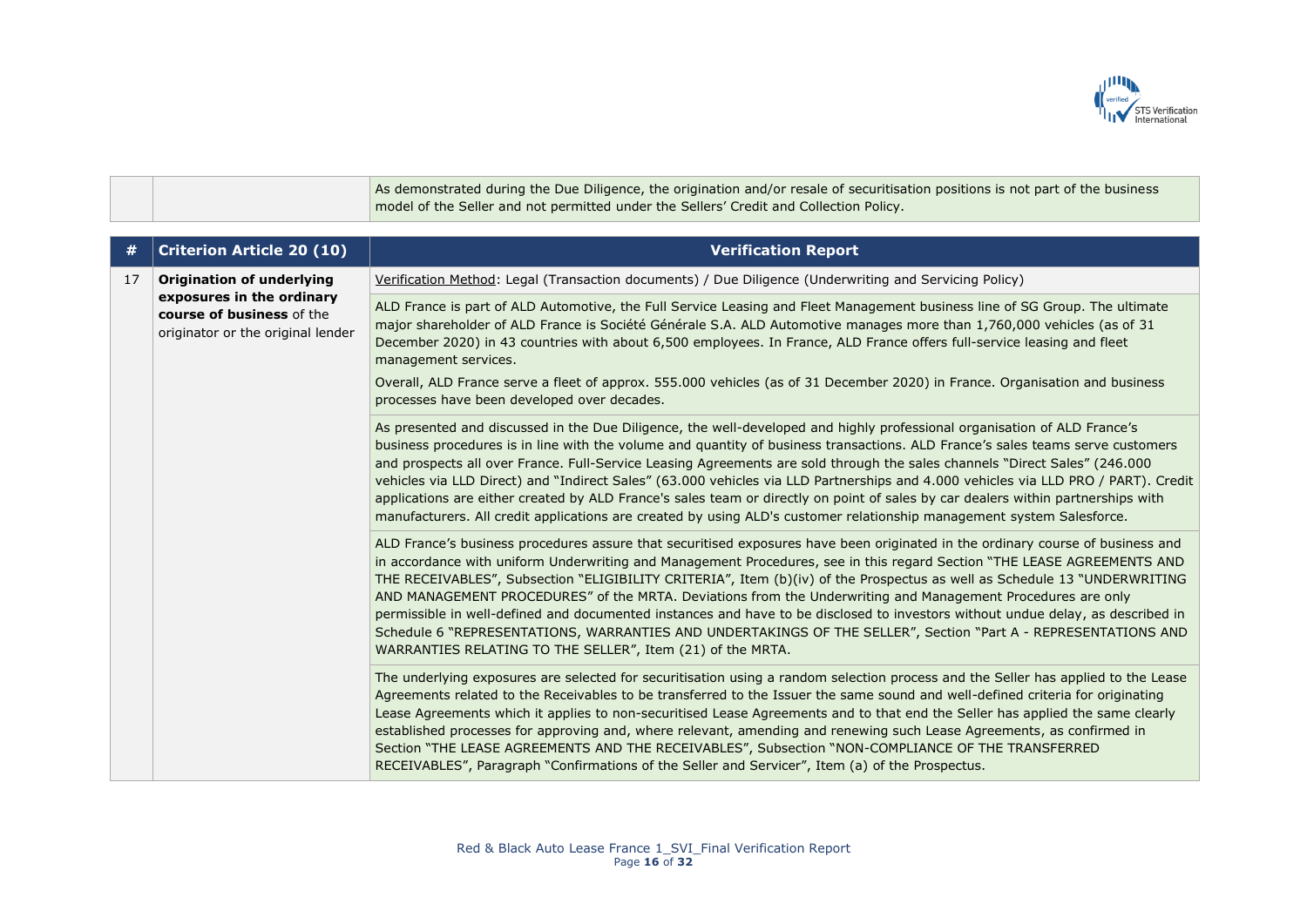

| #  | <b>Criterion Article 20 (10)</b>                                                                                                       | <b>Verification Report</b>                                                                                                                                                                                                                                                                                                                                                                                                                                                                                                                                                                                                                                         |
|----|----------------------------------------------------------------------------------------------------------------------------------------|--------------------------------------------------------------------------------------------------------------------------------------------------------------------------------------------------------------------------------------------------------------------------------------------------------------------------------------------------------------------------------------------------------------------------------------------------------------------------------------------------------------------------------------------------------------------------------------------------------------------------------------------------------------------|
| 18 | <b>Underwriting standards for</b><br>securitised exposures are no<br>less stringent than those applied<br>to non-securitised exposures | Verification Method: Due Diligence                                                                                                                                                                                                                                                                                                                                                                                                                                                                                                                                                                                                                                 |
|    |                                                                                                                                        | As presented and discussed in the Due Diligence, no distinction is made between securitised and non-securitised exposures in any<br>respect, be it applicable regulatory standards, competence grid and involvement of decision-makers, distribution channels,<br>product types and product characteristics, sales management measures and bonus systems, lending standards, scorecards used,<br>approval processes and incentive measures, credit processing, dunning procedures, debt collection, realisation of collateral,<br>customer service or areas of risk controlling, accounting and reporting (except for the required reporting of ABS transactions). |
|    |                                                                                                                                        | Employees of the Seller or at the sales partners involved in the underwriting do not know whether a risk position currently being<br>processed for application will be securitised at a later stage or not.                                                                                                                                                                                                                                                                                                                                                                                                                                                        |

| #  | Criterion Article 20 (10)                                                                                                           | <b>Verification Report</b>                                                                                                                                                                                                                                                                                                         |
|----|-------------------------------------------------------------------------------------------------------------------------------------|------------------------------------------------------------------------------------------------------------------------------------------------------------------------------------------------------------------------------------------------------------------------------------------------------------------------------------|
| 19 | Where the underlying exposures                                                                                                      | Verification Method: Due Diligence                                                                                                                                                                                                                                                                                                 |
|    | are residential mortgage<br>loans, does the portfolio include<br>loans that have been self-<br>certified by the loan<br>applicants? | The Eligibility Criteria restrict the underlying exposures to Receivables originated under a Lease Agreement - therefore,<br>residential mortgage loans do not form part of the portfolio, see Section "THE LEASE AGREEMENTS AND THE RECEIVABLES",<br>Subsections "LEASE AGREEMENTS" and "ELIGIBILITY CRITERIA" of the Prospectus. |

| Criterion Article 20 (10)     | <b>Verification Report</b>                                                                                                  |
|-------------------------------|-----------------------------------------------------------------------------------------------------------------------------|
| <b>Assessment of the</b>      | Verification Method: Regulatory / Legal / Due Diligence / Data                                                              |
| performed in accordance       | The Seller performs the "Assessment of the borrower's creditworthiness" with respect to Lease Agreements in accordance with |
| with certain EU Directives on | Article 8 of Directive 2008/48/EC.                                                                                          |
| credit agreements for         |                                                                                                                             |
| consumers or on credit        |                                                                                                                             |
| agreements for consumers      |                                                                                                                             |
| relating to residential       |                                                                                                                             |
| immovable property or, if     |                                                                                                                             |
| applicable, the analogous     |                                                                                                                             |
| provisions of a third country |                                                                                                                             |
|                               | borrower's creditworthiness                                                                                                 |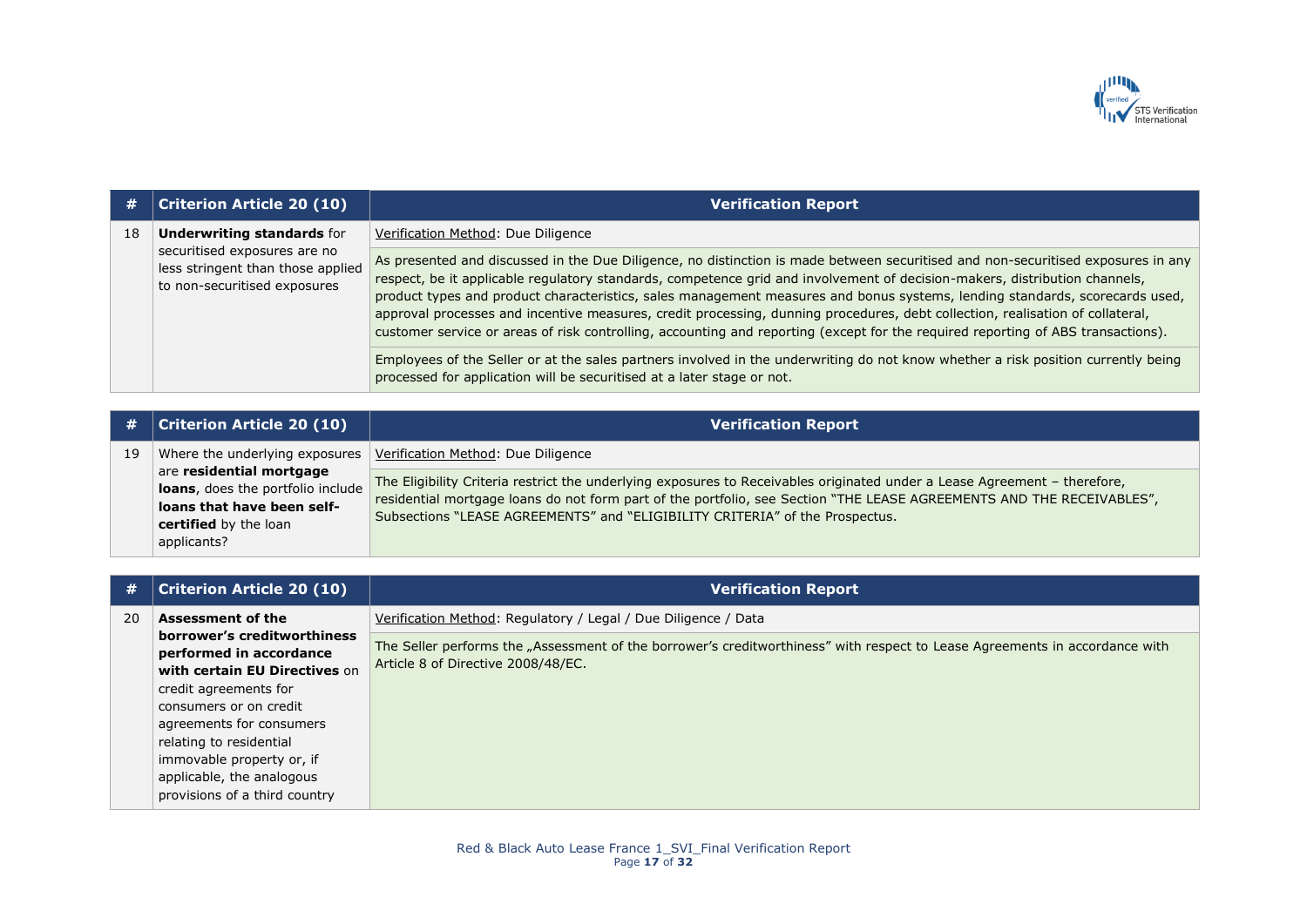

| #  | <b>Criterion Article 20 (10)</b>                                                                                                          | <b>Verification Report</b>                                                                                                                                                                                                                                                                                                                                                                                                  |
|----|-------------------------------------------------------------------------------------------------------------------------------------------|-----------------------------------------------------------------------------------------------------------------------------------------------------------------------------------------------------------------------------------------------------------------------------------------------------------------------------------------------------------------------------------------------------------------------------|
| 21 | <b>Originator's experience (as</b><br>an entity or through<br>management and senior staff) in<br>origination of similar risk<br>positions | Verification Method: Regulatory (suitable proof incl. Website) / Due Diligence                                                                                                                                                                                                                                                                                                                                              |
|    |                                                                                                                                           | The Seller, or the consolidated group to which the Seller belongs, does have at least 5 years of experience in origination and<br>underwriting of exposures of a similar nature to the Transferred Receivables, see Section "THE LEASE AGREEMENTS AND THE<br>RECEIVABLES", Subsection "NON-COMPLIANCE OF THE TRANSFERRED RECEIVABLES", Paragraph "Confirmations of the Seller and<br>Servicer", Item (b) of the Prospectus. |
| #  | <b>Criterion Article 20 (11)</b>                                                                                                          | <b>Verification Report</b>                                                                                                                                                                                                                                                                                                                                                                                                  |
| 22 | The underlying exposures are                                                                                                              | Verification Method: Legal (Transaction documents)                                                                                                                                                                                                                                                                                                                                                                          |
|    | transferred without undue<br>delay ofter coloction                                                                                        | The dates of the preliminary and final pool cuts are 30 June and 30 September 2021, respectively. Transfer of the final pool will                                                                                                                                                                                                                                                                                           |

occur at closing (scheduled for 27 October 2021), i.e. without undue delay.

**delay** after selection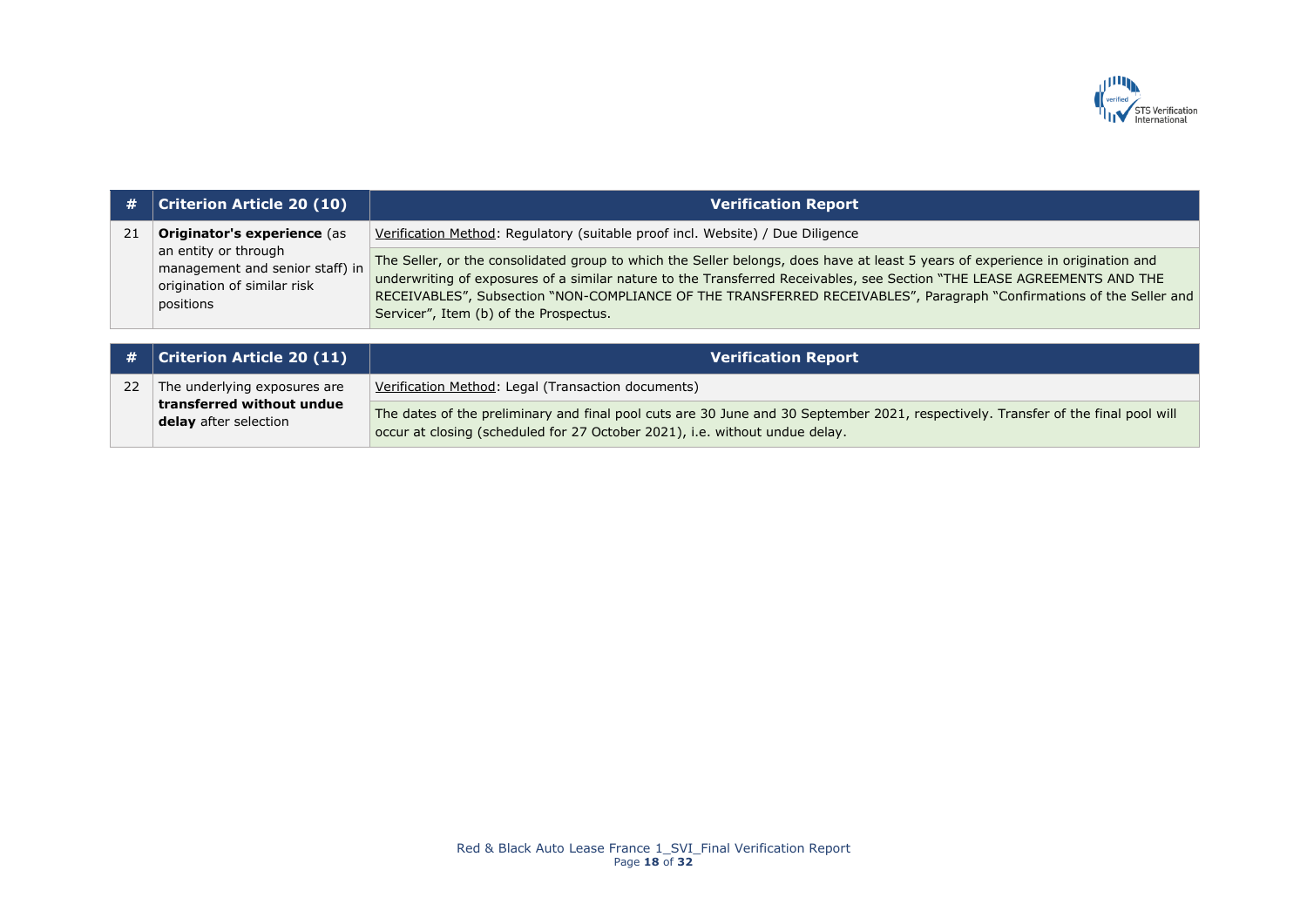

| #  | <b>Criterion Article 20 (11)</b>                                                                                                    | <b>Verification Report</b>                                                                                                                                                                                                                                                                                                                                                                                                                                                                                                                                                                                                                                                   |
|----|-------------------------------------------------------------------------------------------------------------------------------------|------------------------------------------------------------------------------------------------------------------------------------------------------------------------------------------------------------------------------------------------------------------------------------------------------------------------------------------------------------------------------------------------------------------------------------------------------------------------------------------------------------------------------------------------------------------------------------------------------------------------------------------------------------------------------|
| 23 | The underlying exposures do not<br>include any defaulted<br>exposures or to<br>debtors/guarantors with<br>impaired creditworthiness | Verification Method: Regulatory (suitable proof incl. Imprint Website) / Legal (Transaction documents) / Due Diligence                                                                                                                                                                                                                                                                                                                                                                                                                                                                                                                                                       |
|    |                                                                                                                                     | The Seller is not an institution subject to Regulation (EU) 575/2013. However, it does apply the requirements of Art. 178 (1) by<br>analogy, as presented in the Due Diligence and confirmed by the Seller. The Receivable are transferred to the Issuer after<br>selection without undue delay and do not include, at the time of selection and to the best of the Seller's knowledge, exposures in<br>default within the meaning of Article 178 (1) of Regulation (EU) No 575/2013 or exposures to a credit-impaired debtor or<br>guarantor (see Section "THE LEASE AGREEMENTS AND THE RECEIVABLES", Subsection "ELIGIBILITY CRITERIA", Item (d)(i) of<br>the Prospectus). |
|    |                                                                                                                                     | Furthermore, the underlying exposures will not include Receivable relating to credit-impaired Lessees or guarantors who                                                                                                                                                                                                                                                                                                                                                                                                                                                                                                                                                      |
|    |                                                                                                                                     | (A) have been declared insolvent or had a court grant his creditors a final non-appealable right of enforcement or material<br>damages as a result of a missed payment within three years prior to the date of origination or has undergone a debt-restructuring<br>process with regard to his non-performing exposures within three years prior to the contemplated Transfer Date of the respective<br>Receivable by the Seller to the Issuer, except if:                                                                                                                                                                                                                   |
|    |                                                                                                                                     | (I) a restructured underlying exposure has not presented new arrears since the date of the restructuring, which must have<br>taken place at least one (1) year prior to the date of transfer or assignment of the underlying exposures to the Issuer; and                                                                                                                                                                                                                                                                                                                                                                                                                    |
|    |                                                                                                                                     | (II) the information provided by the Seller in accordance with points (a) and (e)(i) of the first subparagraph of Article 7(1) of the<br>Securitisation Regulation explicitly sets out the proportion of restructured underlying exposures, the time and details of the<br>restructuring as well as their performance since the date of the restructuring; or                                                                                                                                                                                                                                                                                                                |
|    |                                                                                                                                     | (B) have been, at the time of entry into force of the relevant Lease Agreement, where applicable, on a public credit registry of<br>persons with adverse credit history or, where there is no such public credit registry, another credit registry that is available to the<br>Seller; or                                                                                                                                                                                                                                                                                                                                                                                    |
|    |                                                                                                                                     | (C) have a credit assessment or a credit score indicating that the risk of contractually agreed payments not being made is<br>significantly higher than for comparable receivables held by the Seller and which are not assigned to the Issuer (see Section "THE<br>LEASE AGREEMENTS AND THE RECEIVABLES", Subsection "ELIGIBILITY CRITERIA", Item (c)(vi) of the Prospectus).                                                                                                                                                                                                                                                                                               |
|    |                                                                                                                                     | The Seller represents, with regards to the question which sources of information it has used to identify defaulted exposures and to<br>determine if a Lessee or guarantor is credit-impaired, that it has obtained information (1) from the Lessee on origination of the<br>exposures, (2) in the course of ALD's servicing of the exposures or ALD's risk management procedures, or (3) from a third party,<br>see Section "THE LEASE AGREEMENTS AND THE RECEIVABLES", Subsection "ELIGIBILITY CRITERIA", Item (c)(vi) of the<br>Prospectus. This is in line with the 'best knowledge' standard stipulated in the EBA Guidelines.                                           |
|    |                                                                                                                                     | The Seller has IT systems in place to ensure that defaulted exposures or exposures to debtors/guarantors with impaired<br>creditworthiness are excluded from the provisional or final pool cut.                                                                                                                                                                                                                                                                                                                                                                                                                                                                              |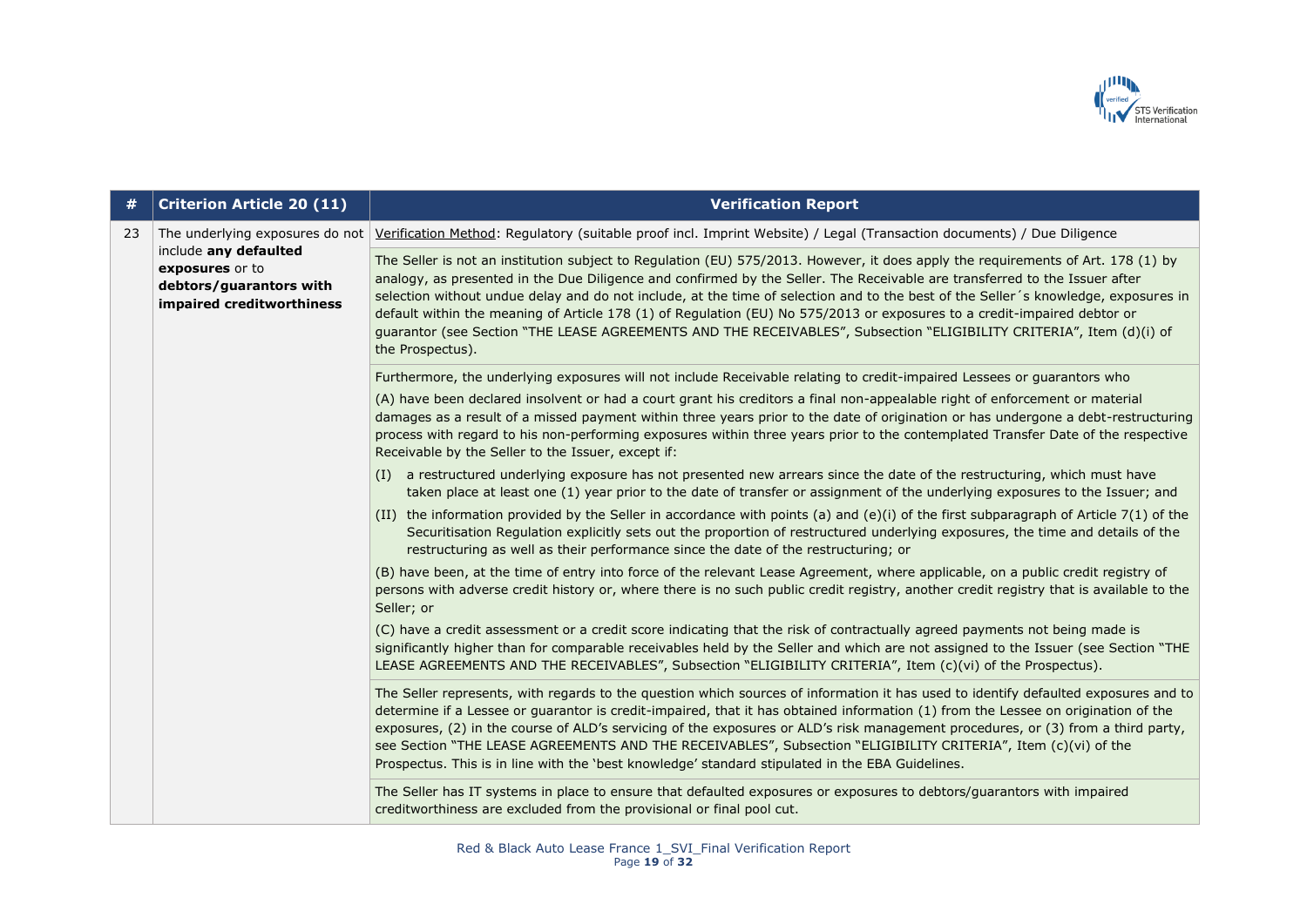

| #  | <b>Criterion Article 20 (11)</b>                                                                                                                                                             | <b>Verification Report</b>                                                                                                                                                                                                                                                                                                                                                                                                                                                                                                                                                                                                                            |
|----|----------------------------------------------------------------------------------------------------------------------------------------------------------------------------------------------|-------------------------------------------------------------------------------------------------------------------------------------------------------------------------------------------------------------------------------------------------------------------------------------------------------------------------------------------------------------------------------------------------------------------------------------------------------------------------------------------------------------------------------------------------------------------------------------------------------------------------------------------------------|
| 24 | The risk positions do not have a<br>credit assessment or a credit<br>score that allows a significantly<br>higher default risk to be expec-<br>ted than for non-securitised risk<br>positions | Verification Method: Due Diligence                                                                                                                                                                                                                                                                                                                                                                                                                                                                                                                                                                                                                    |
|    |                                                                                                                                                                                              | The most relevant factors determining the expected performance of the underlying exposures in the securitised portfolio are the<br>profiles of the Lessees, credit agencies' information and financial information as well as past payment behaviour. All of these<br>factors have an impact on the credit score.                                                                                                                                                                                                                                                                                                                                     |
|    |                                                                                                                                                                                              | These factors are the same for securitised and non-securitised exposures due to the strictly random selection process.                                                                                                                                                                                                                                                                                                                                                                                                                                                                                                                                |
|    |                                                                                                                                                                                              | On this basis, it can be reasonably assumed that - in comparison to non-securitised exposures - no worse performance should<br>occur for securitised exposures for the term of the Transaction.                                                                                                                                                                                                                                                                                                                                                                                                                                                       |
|    |                                                                                                                                                                                              | The requirement that the underlying exposures do not have a "credit assessment or a credit score indicating that the risk of<br>contractually agreed payments not being made is significantly higher than for comparable receivables held by the Seller which are<br>not securitised" is considered to be met as the underlying exposures do not include (i) exposures that are classified as doubtful,<br>impaired, non-performing or similar, or (ii) exposures whose credit quality (based on credit ratings or other credit quality<br>thresholds) significantly differs from the quality of other exposures ordinarily originated by the Seller. |

| #  | <b>Criterion Article 20 (12)</b>                                             | <b>Verification Report</b>                                                                                                                                                                                                                                                                                      |
|----|------------------------------------------------------------------------------|-----------------------------------------------------------------------------------------------------------------------------------------------------------------------------------------------------------------------------------------------------------------------------------------------------------------|
| 25 | At the time of the transfer, the<br>debtor has paid at least 1<br>instalment | Verification Method: Legal (Transaction documents) / Data (AuP Report)                                                                                                                                                                                                                                          |
|    |                                                                              | The Originator warrants that on each relevant Transfer Date at least one quarterly or monthly instalment in full has been paid in<br>respect of each relevant Receivable, see Section "THE LEASE AGREEMENTS AND THE RECEIVABLES", Subsection "ELIGIBILITY<br>CRITERIA", Item (d)(vi) of the Prospectus.         |
|    |                                                                              | The asset audit, whereby the audit company performs certain Agreed-upon Procedures with respect to the compliance of the<br>underlying exposures in a randomly selected sample (please also refer to #40, Article 22 (2) of the Securitisation Regulation),<br>covers the above-mentioned Eligibility Criteria. |

|    | $\#$   Criterion Article 20 (13)                                                                                         | <b>Verification Report</b>                                                                                                                                                                                                                                                                                                                                                            |
|----|--------------------------------------------------------------------------------------------------------------------------|---------------------------------------------------------------------------------------------------------------------------------------------------------------------------------------------------------------------------------------------------------------------------------------------------------------------------------------------------------------------------------------|
| 26 | The repayment of the securi-                                                                                             | Verification Method: Legal (Transaction documents) / Due Diligence / Data                                                                                                                                                                                                                                                                                                             |
|    | tisation position should not be<br>predominantly dependent on<br>the sale of assets securing the<br>underlying exposures | The Transaction does not, for the repayment of the securitisation positions, rely in any way on the sale of assets. This is achieved<br>mainly by the fact that the residual value (RV) portion of the Lease Agreements, which bears the potential risk that the value of<br>the underlying vehicle fluctuates, does not form part of the underlying exposures (also see above, #15). |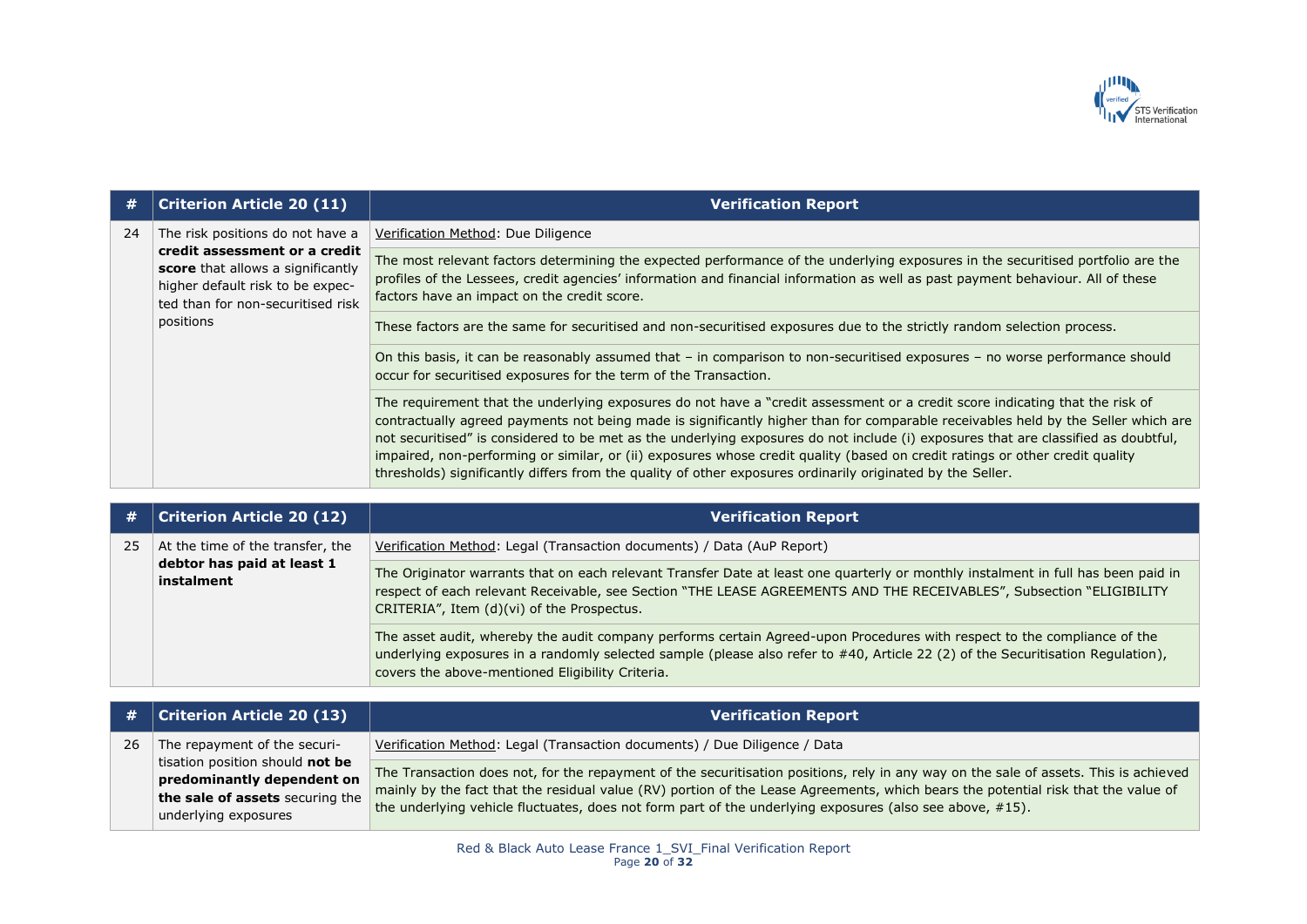

| #  | <b>Criterion Article 21 (1)</b>                                                                    | <b>Verification Report</b>                                                                                                                                                                                                                                                                                                                                                                                                                                                                                                                                                                                                                                                                                                                                                                                                                                                                                                                |
|----|----------------------------------------------------------------------------------------------------|-------------------------------------------------------------------------------------------------------------------------------------------------------------------------------------------------------------------------------------------------------------------------------------------------------------------------------------------------------------------------------------------------------------------------------------------------------------------------------------------------------------------------------------------------------------------------------------------------------------------------------------------------------------------------------------------------------------------------------------------------------------------------------------------------------------------------------------------------------------------------------------------------------------------------------------------|
| 27 | <b>Risk retention</b> (Art. 6.1 of the<br>Securitisation Regulation),<br>usually by the Originator | Verification Method: Legal (Transaction documents) / Due Diligence                                                                                                                                                                                                                                                                                                                                                                                                                                                                                                                                                                                                                                                                                                                                                                                                                                                                        |
|    |                                                                                                    | ALD France as the Seller will act as holder of the risk retention (Retention Holder) and retain on an ongoing basis a material net<br>economic interest of not less than 5% of the nominal value of the securitised exposures, see Section "REGULATORY ASPECTS",<br>subsection "RETENTION" of the Prospectus.                                                                                                                                                                                                                                                                                                                                                                                                                                                                                                                                                                                                                             |
|    |                                                                                                    | In accordance with Article 6(3)(d) of the Securitisation Regulation and specified in more detail in Article 8 of the RTS on Risk<br>Retention, ALD France (as Retention Holder) will retain a material net economic interest of not less than 5% of the nominal value<br>of the securitised exposures, in accordance with the provisions of the Securitisation Regulation, see Section "REGULATORY<br>ASPECTS", subsection "RETENTION" of the Prospectus. As at the Closing Date, such interest will be materialised by (a) the<br>subscription and full ownership by the Seller of all the Class C Notes issued by the Issuer and (b) the funding by the Seller of the<br>General Reserve, which amounts in aggregate will represent not less than 5% of the nominal value of the securitised exposures<br>and which constitute an interest in the first loss tranche as required by Article $6(3)(d)$ of the Securitisation Regulation. |
|    |                                                                                                    | For that purpose, the Seller has undertaken (a) to subscribe all the Class C Notes which will be issued on the Closing Date by the<br>Issuer, (b) to fund the General Reserve on the Closing Date and, until the full amortisation of the Class A Notes and Class B<br>Notes, (c) to retain on an on-going basis all the Class C Notes, (d) not to transfer or sell any of the Class C Notes or its claims<br>against the Issuer in respect of the General Reserve and (e) generally not to benefit from any credit-risk mitigation or hedging in<br>respect of such interest in the first loss tranche.                                                                                                                                                                                                                                                                                                                                  |
|    |                                                                                                    | The Monthly Servicer Report will also set out monthly confirmation regarding the continued holding of the risk retention by the<br>Seller, as confirmed by the Seller in Section "REGULATORY ASPECTS", Subsection "INFORMATION AND DISCLOSURE<br>REQUIREMENTS", Paragraph "Information available prior to or after pricing of the Class A Notes" of the Prospectus.                                                                                                                                                                                                                                                                                                                                                                                                                                                                                                                                                                       |
|    |                                                                                                    | The legal obligation of the Seller to hold the risk retention during the lifetime of the transaction is entered into according to<br>Section "REGULATORY ASPECTS", subsection "RETENTION" of the Prospectus.                                                                                                                                                                                                                                                                                                                                                                                                                                                                                                                                                                                                                                                                                                                              |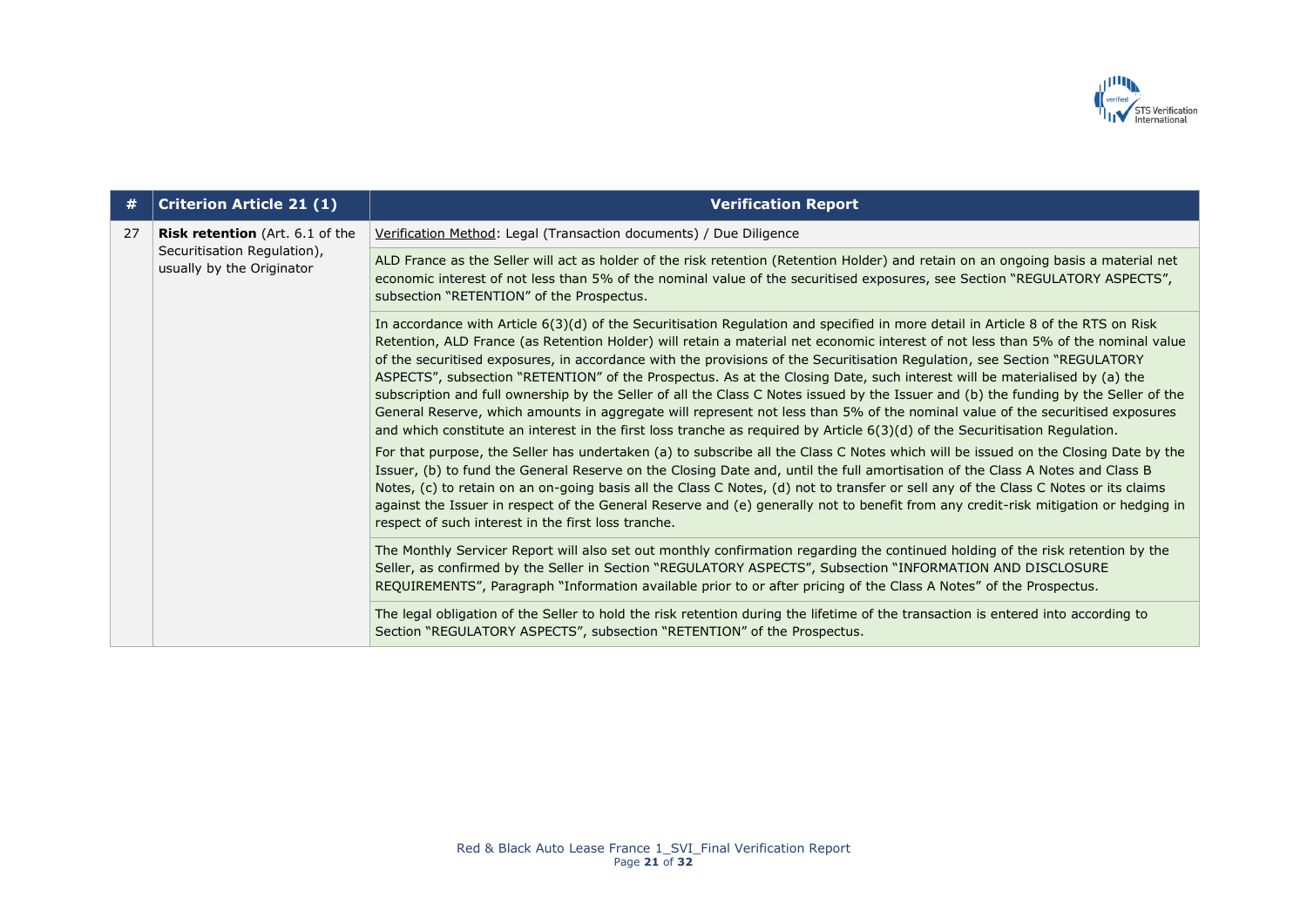

| #  | <b>Criterion Article 21 (2)</b>                                                                | <b>Verification Report</b>                                                                                                                                                                                                                                                                                                                                                                                                                                                                                                                                                                                                                                                                                                                                                                                                                                                                                                                                                                                                                                      |
|----|------------------------------------------------------------------------------------------------|-----------------------------------------------------------------------------------------------------------------------------------------------------------------------------------------------------------------------------------------------------------------------------------------------------------------------------------------------------------------------------------------------------------------------------------------------------------------------------------------------------------------------------------------------------------------------------------------------------------------------------------------------------------------------------------------------------------------------------------------------------------------------------------------------------------------------------------------------------------------------------------------------------------------------------------------------------------------------------------------------------------------------------------------------------------------|
| 28 | <b>Appropriate hedging of</b>                                                                  | Verification Method: Due Diligence                                                                                                                                                                                                                                                                                                                                                                                                                                                                                                                                                                                                                                                                                                                                                                                                                                                                                                                                                                                                                              |
|    | interest rate and currency risks,<br>no derivatives as underlying risk<br>positions $(I / II)$ | Since the Transferred Receivables are fixed rate and the Class A Notes are floating rate, interest rate risks arise from such<br>mismatch. Only the Class A Notes will be offered for sale and listing in accordance with the Prospectus.                                                                                                                                                                                                                                                                                                                                                                                                                                                                                                                                                                                                                                                                                                                                                                                                                       |
|    |                                                                                                | In contrast, the Class B to Class C Notes are also fixed rated and therefore not exposed to interest rate risks. Both assets and<br>liabilities of the Issuer are EUR denominated hence no currency risk occurs.                                                                                                                                                                                                                                                                                                                                                                                                                                                                                                                                                                                                                                                                                                                                                                                                                                                |
|    |                                                                                                | The Transferred Receivables bear interest at fixed rates while the Class A Notes will bear interest at floating rates based on 1-M<br>EURIBOR. Interest rate risks for the Class A Notes are hedged appropriately with a fixed-floating interest rate swap. The Swap<br>Agreement considers any potential asset liability mismatch by referencing to the outstanding notes balance, and the agreement is<br>based on the 2002 ISDA Master Agreement as established market standard. Under the Swap Agreement and 2002 ISDA Master<br>Agreement, the Issuer undertakes to pay to the Swap Counterparty on each Monthly Payment Date a fixed rate. In return, the<br>Swap Counterparty undertakes to pay to the Issuer on each Monthly Payment Date a floating rate equal to the sum of 1-M<br>EURIBOR and the Relevant Margin, provided that if, in respect of a particular Payment Date under the Swap Agreement, the<br>relevant floating amount payable by the Swap Counterparty is a negative number, then the floating amount will be deemed to be<br>zero. |
|    |                                                                                                | No further risks in addition to interest rate risks are hedged under the interest rate hedge agreement.                                                                                                                                                                                                                                                                                                                                                                                                                                                                                                                                                                                                                                                                                                                                                                                                                                                                                                                                                         |

| #  | <b>Criterion Article 21 (2)</b>                                                                                           | <b>Verification Report</b>                                                                                                                                                                                                                                                            |
|----|---------------------------------------------------------------------------------------------------------------------------|---------------------------------------------------------------------------------------------------------------------------------------------------------------------------------------------------------------------------------------------------------------------------------------|
| 29 | Appropriate hedging of interest<br>rate and currency risks, no<br>derivatives as underlying risk<br>positions $(II / II)$ | Verification Method: Legal (Transaction documents)                                                                                                                                                                                                                                    |
|    |                                                                                                                           | The legal instrument used by the Issuer to hedge interest rate risks is the Swap Agreement for the Class A Notes, see in this<br>regard Section "DESCRIPTION OF THE SWAP DOCUMENTS" of the Prospectus.                                                                                |
|    |                                                                                                                           | The agreement considers any potential asset liability mismatch by referencing to the outstanding notes balance, and the<br>agreement is based on the 2002 ISDA Master Agreement as established market standard, see Section "DESCRIPTION OF THE<br>SWAP DOCUMENTS" of the Prospectus. |
|    |                                                                                                                           | The requirements for eligible swap counterparties are market standard in international finance, see Section "DESCRIPTION OF<br>THE SWAP DOCUMENTS" of the Prospectus.                                                                                                                 |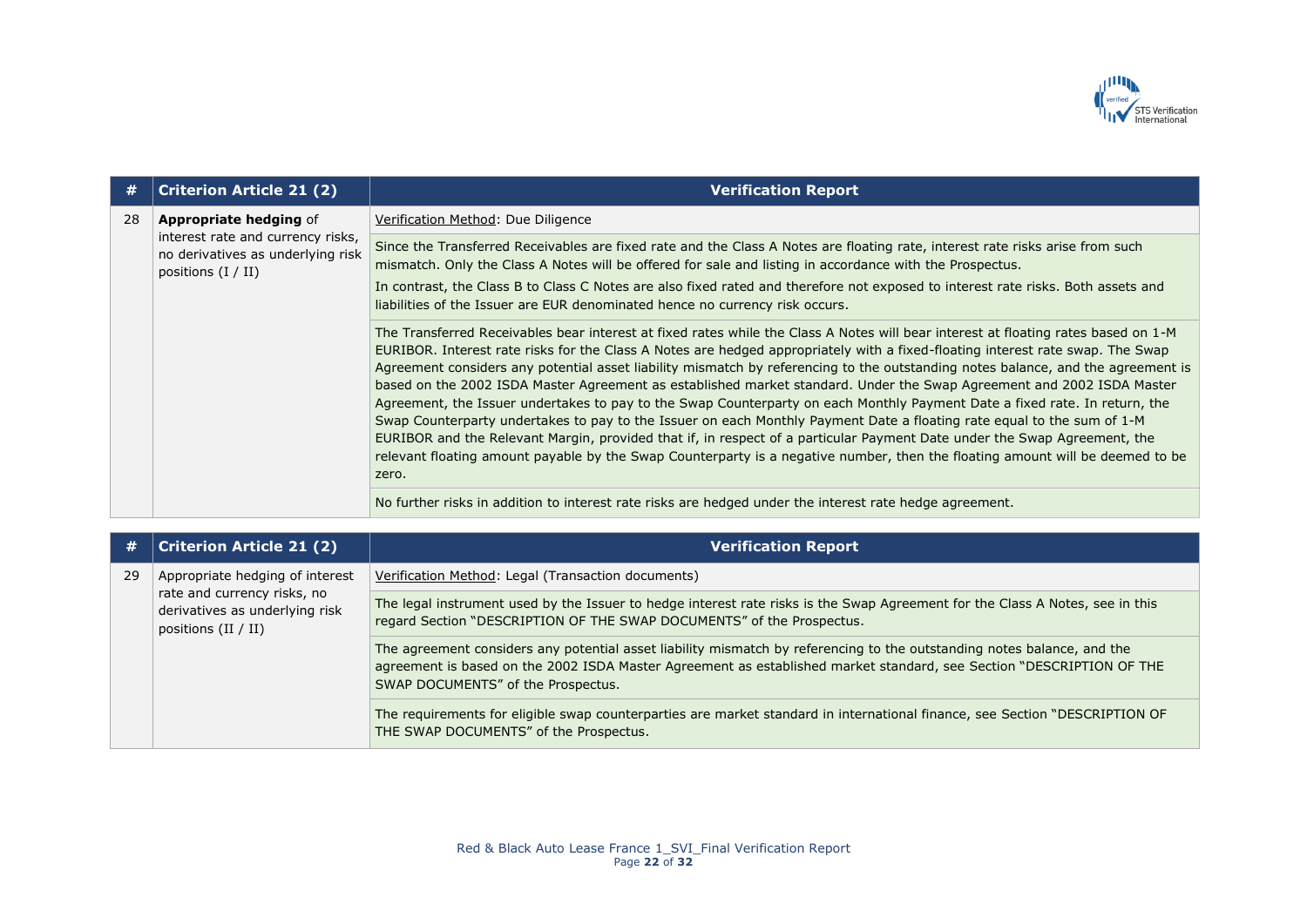

| #  | <b>Criterion Article 21 (3)</b> | <b>Verification Report</b>                                                                                                                                                                                                                                                                  |
|----|---------------------------------|---------------------------------------------------------------------------------------------------------------------------------------------------------------------------------------------------------------------------------------------------------------------------------------------|
| 30 | for interest payments           | Generally used <b>reference rates</b> Verification Method: Legal (Transaction documents)                                                                                                                                                                                                    |
|    |                                 | No reference rates apply to the Transferred Receivables which bear fixed interest rates.                                                                                                                                                                                                    |
|    |                                 | The Class A Notes will bear interest at floating rates based on 1-M-EURIBOR, see Section "TERMS AND CONDITIONS OF THE<br>NOTES", Subsection 2.2 "Interest Rate" as well as Annex 1 "GLOSSARY", Definition of "EURIBOR" in the Prospectus, constituting a<br>market standard reference rate. |
|    |                                 | No reference rates apply to the Cash Accounts. The interest for the Cash Accounts shall be floored at zero.                                                                                                                                                                                 |
|    |                                 | Currency hedges are not provided for in the transaction structure.                                                                                                                                                                                                                          |

| #  | Criterion Article 21 (4)                                | <b>Verification Report</b>                                                                                                                                                                                                                                                                                                                                  |
|----|---------------------------------------------------------|-------------------------------------------------------------------------------------------------------------------------------------------------------------------------------------------------------------------------------------------------------------------------------------------------------------------------------------------------------------|
| 31 | Requirements in the event of                            | Verification Method: Legal (Transaction documents)                                                                                                                                                                                                                                                                                                          |
|    | an enforcement or delivery of<br>an acceleration notice | After an Accelerated Amortisation Event has been occurred:                                                                                                                                                                                                                                                                                                  |
|    |                                                         | no cash will be retained with the Issuer, see Section "OPERATION OF THE ISSUER", Subsection "PRIORITY OF PAYMENTS"<br>(a)<br>Paragraph "Accelerated Amortisation Period" of the Prospectus.                                                                                                                                                                 |
|    |                                                         | the principal receipts from the underlying exposures will be used for the fully sequential amortisation of the securitisation<br>(b)<br>positions as determined by the seniority of the securitisation position, see Section "OPERATION OF THE ISSUER", Subsection<br>"PRIORITY OF PAYMENTS" Paragraph "Accelerated Amortisation Period" of the Prospectus. |
|    |                                                         | interest and principal payments are first made for the Class A Notes and then interest and principal payments are made for<br>(c)<br>the subsequent Notes, hence repayments are not reversed with regard to their seniority.                                                                                                                                |
|    |                                                         | no automatic liquidation or sale of risk positions or assets is provided for.<br>(d)                                                                                                                                                                                                                                                                        |

| #  | <b>Criterion Article 21 (5)</b>                                           | <b>Verification Report</b>                                                              |
|----|---------------------------------------------------------------------------|-----------------------------------------------------------------------------------------|
| 32 |                                                                           | <b>Sequential repayment as fall-</b> Verification Method: Legal (Transaction documents) |
|    | <b>back</b> in the event of a deterio-<br>ration in portfolio quality for | The Transaction has a strictly sequential priority of payment.                          |
|    | Transactions that feature a non-                                          |                                                                                         |
|    | sequential priority of                                                    |                                                                                         |
|    | payments                                                                  |                                                                                         |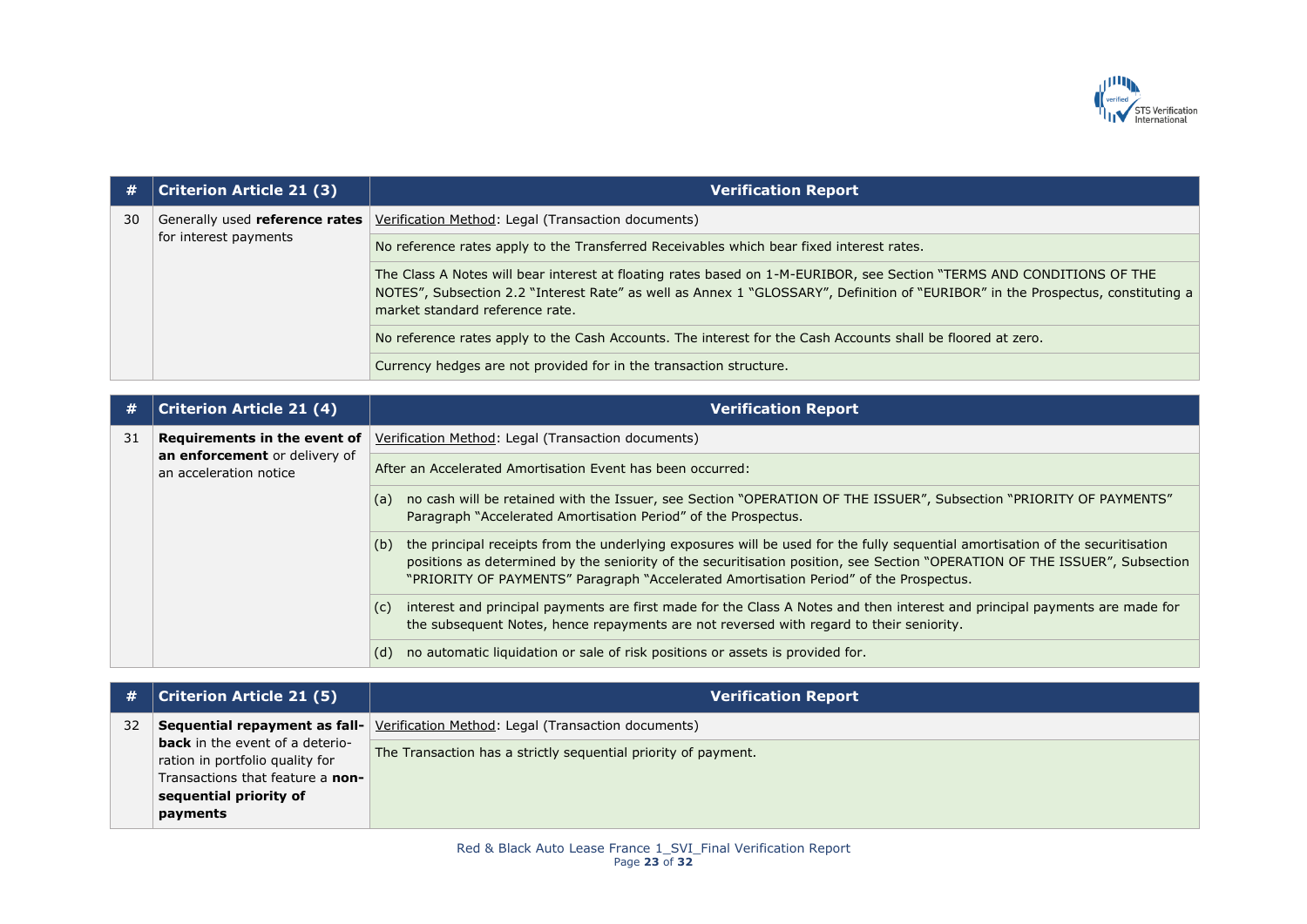

| #  | <b>Criterion Article 21 (6)</b>                                                                                              | <b>Verification Report</b>                                                                                                                                                                                                                                                                                                                                                                                                                                             |
|----|------------------------------------------------------------------------------------------------------------------------------|------------------------------------------------------------------------------------------------------------------------------------------------------------------------------------------------------------------------------------------------------------------------------------------------------------------------------------------------------------------------------------------------------------------------------------------------------------------------|
| 33 | Early amortisation provisions or<br>triggers for termination of the<br>revolving phase to include at<br>least the following: | Verification Method: Legal (Transaction documents)                                                                                                                                                                                                                                                                                                                                                                                                                     |
|    |                                                                                                                              | General: The Issuer will only be allowed to purchase Additional Eligible Receivables until an Amortisation Event (see respective<br>definition in the Prospectus) has occurred. Thus, the Revolving Period will end upon the earlier of (i) the Monthly Payment Date<br>falling in November 2022 and (ii) the Monthly Payment Date immediately following the date of occurrence of an Amortisation<br>Event. The following events trigger an Early Amortisation Event: |
|    | a) deterioration in the credit<br>quality of the underlying<br>exposures below a<br>predefined threshold                     | A deterioration in the credit quality of the Transferred Receivables to or below a predetermined threshold, measured by the<br>Cumulative Default Ratio (see Item (d)) and the Delinquency Ratio (see Item (e)) of the Definition of the "Early Amortisation<br>Event" in the Prospectus.                                                                                                                                                                              |
|    | b) insolvency-related events in<br>relation to the Originator or<br>the Servicer                                             | The occurrence of an insolvency-related event with regard to the Servicer or the Seller (as set out in Item (a) and (b) of the<br>Definition of the "Early Amortisation Event" in the Prospectus).                                                                                                                                                                                                                                                                     |
|    | c) decline in value of the under-<br>lying exposures below a<br>predefined threshold                                         | The value of the Transferred Receivables held by the Issuer falls below a predetermined threshold (as set out in Item (i) of the<br>Definition of the "Early Amortisation Event" in the Prospectus).                                                                                                                                                                                                                                                                   |
|    | d) failure to generate sufficient<br>new underlying exposures<br>for replenishments under<br>revolving Transactions          | A failure to generate sufficient new Transferred Receivables that meet the predetermined credit quality (as set out in Item (g) of<br>the Definition of the "Early Amortisation Event" in the Prospectus).                                                                                                                                                                                                                                                             |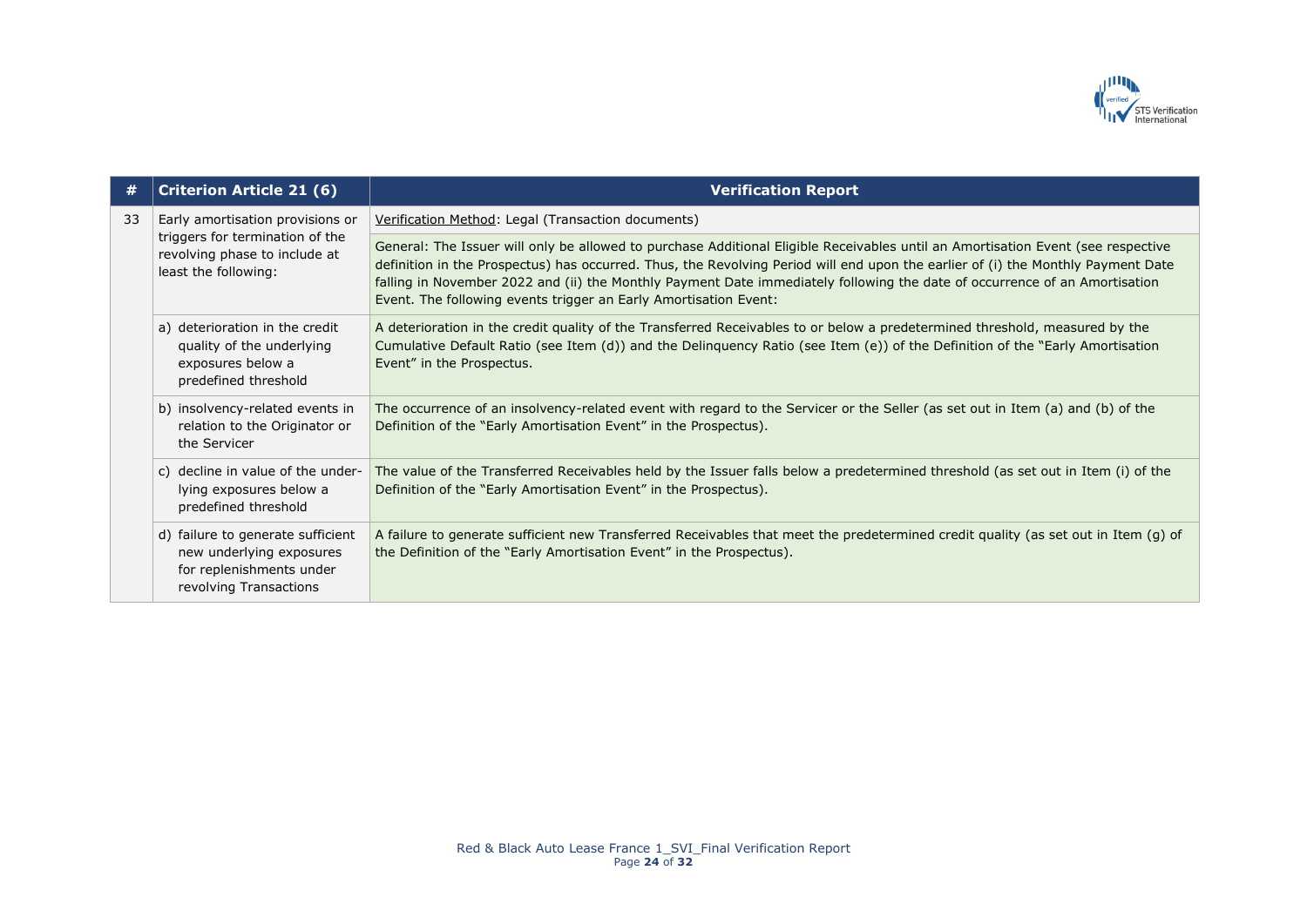

| #  | <b>Criterion Article 21 (7)</b>                                                                                                                                                        | <b>Verification Report</b>                                                                                                                                                                                                                                                                                                                                                                                                                                                                                                                                                                                       |
|----|----------------------------------------------------------------------------------------------------------------------------------------------------------------------------------------|------------------------------------------------------------------------------------------------------------------------------------------------------------------------------------------------------------------------------------------------------------------------------------------------------------------------------------------------------------------------------------------------------------------------------------------------------------------------------------------------------------------------------------------------------------------------------------------------------------------|
| 34 | <b>Clear rules</b> in the Transaction<br>documentation regarding<br>obligations, tasks and respon-<br>sibilities of the Servicer, trustees<br>and other ancillary service<br>providers | Verification Method: Legal (Transaction documents)                                                                                                                                                                                                                                                                                                                                                                                                                                                                                                                                                               |
|    |                                                                                                                                                                                        | The Servicing Agreement provides for a clear specification of the contractual obligations, duties and responsibilities of the<br>Servicer, especially with regard to the servicing, monitoring and reporting, as well as the provisions for a potential replacement in<br>case of a Downgrade Event with respect to the Servicer, see Section "SERVICING OF THE TRANSFERRED RECEIVABLES",<br>Subsection "Removal of Servicer" of the Prospectus or the Servicing Agreement.                                                                                                                                      |
|    |                                                                                                                                                                                        | Similar provisions for the obligations, duties and responsibilities are provided for the following parties, see the respective<br>descriptions in the Prospectus or in the respective Agreements:                                                                                                                                                                                                                                                                                                                                                                                                                |
|    |                                                                                                                                                                                        | • Custodian (see Section "GENERAL DESCRIPTION OF THE ISSUER", Subsection "RELEVANT PARTIES", Paragraph "The<br>Custodian" of the Prospectus)                                                                                                                                                                                                                                                                                                                                                                                                                                                                     |
|    |                                                                                                                                                                                        | • Issuer Account Bank (see Section "GENERAL DESCRIPTION OF THE ISSUER", Subsection "RELEVANT PARTIES", Paragraph<br>"The Issuer Account Bank" of the Prospectus)                                                                                                                                                                                                                                                                                                                                                                                                                                                 |
|    |                                                                                                                                                                                        | Paying Agent, Listing Agent and Registrar (see the Paying Agency, Listing and Registrar Agreement)<br>• Data Trustee (see the Data Protection Agreement)                                                                                                                                                                                                                                                                                                                                                                                                                                                         |
|    |                                                                                                                                                                                        | Management Company (see Section "GENERAL DESCRIPTION OF THE ISSUER", Subsection "RELEVANT PARTIES", Paragraph<br>"Management Company" of the Prospectus).                                                                                                                                                                                                                                                                                                                                                                                                                                                        |
|    |                                                                                                                                                                                        | The Transaction Documents specifies clearly provisions that ensure the replacement of derivative counterparties, liquidity<br>providers and the Account Bank in the case of their default, insolvency, and other specified events, where applicable. In respect of<br>the Issuer Account Bank provisions exist for its replacement if the Issuer Account Bank does not meet the requirements for the<br>"Required Rating" as set out in in section "DESCRIPTION OF THE ISSUER ACCOUNTS", subsection "ACCOUNT AND CASH<br>MANAGEMENT AGREEMENT" as well as the definition of "Required Rating" in the Prospectus. |
|    |                                                                                                                                                                                        | Also, detailed provisions exist for the obligations, duties and responsibilities of the Swap Counterparty (see Sections<br>"DESCRIPTION OF THE SWAP DOCUMENTS" and "DESCRIPTION OF THE SWAP COUNTERPARTY" of the Prospectus).                                                                                                                                                                                                                                                                                                                                                                                    |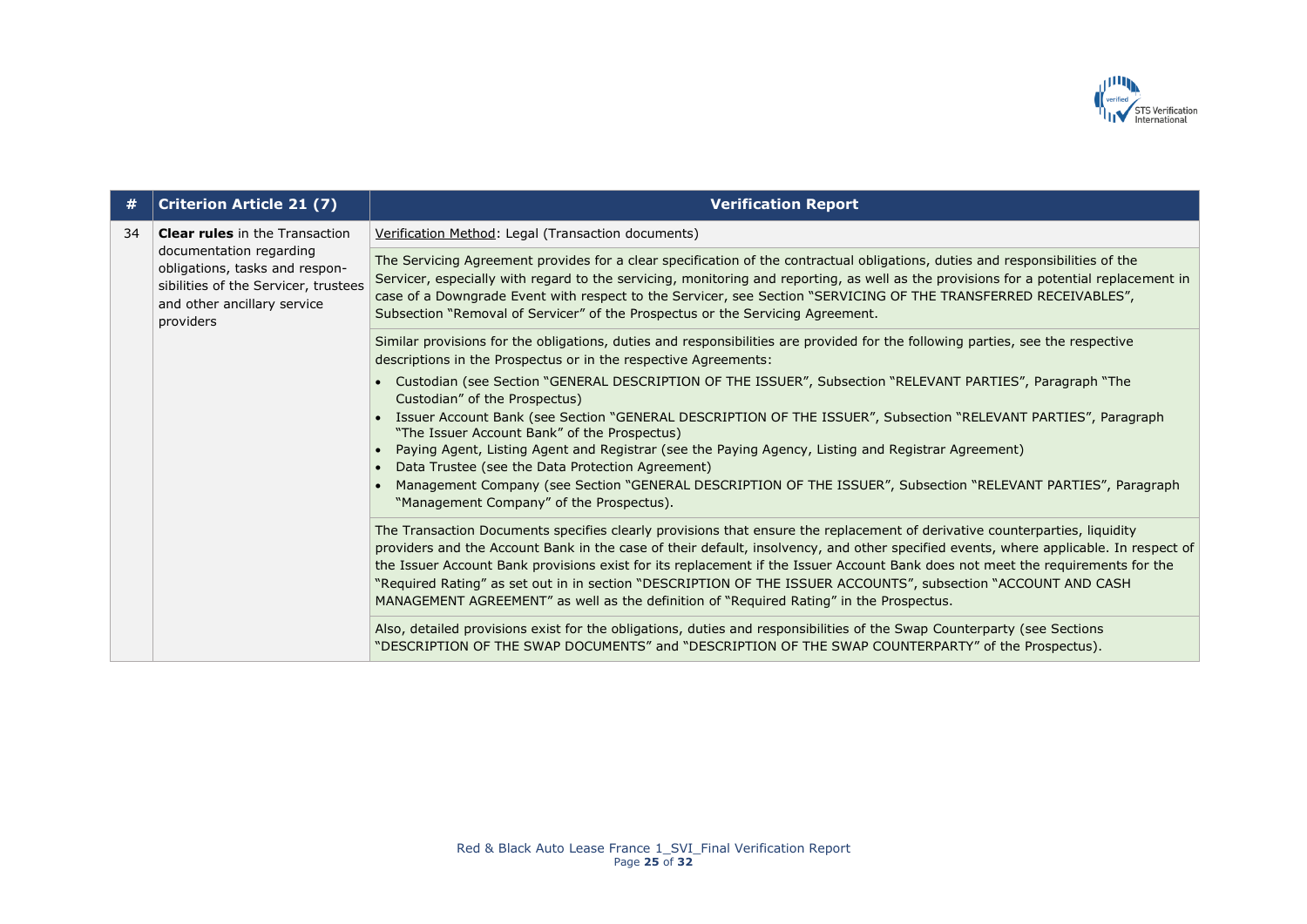

| #  | <b>Criterion Article 21 (8)</b>                                                                                                                    | <b>Verification Report</b>                                                                                                                                                                                                                                                                                                                                                                                        |
|----|----------------------------------------------------------------------------------------------------------------------------------------------------|-------------------------------------------------------------------------------------------------------------------------------------------------------------------------------------------------------------------------------------------------------------------------------------------------------------------------------------------------------------------------------------------------------------------|
| 35 | <b>Experience of the Servicer</b><br>(management and senior staff)<br>in the servicing of exposures of<br>a similar nature to those<br>securitised | Verification Method: Regulatory (suitable proof) / Legal (Transaction documents) / Due Diligence                                                                                                                                                                                                                                                                                                                  |
|    |                                                                                                                                                    | The Prospectus contains information on the experience of ALD France as a Servicer of exposures of similar nature to the<br>Transferred Receivables for at least five years prior to the Closing Date, see Section "THE LEASE AGREEMENTS AND THE<br>RECEIVABLES", Subsection "NON-COMPLIANCE OF THE TRANSFERRED RECEIVABLES", Paragraph "Confirmations of the Seller and<br>Servicer", Item (c) of the Prospectus. |
|    |                                                                                                                                                    | In addition, the experience and expertise of the management and the senior staff has been confirmed during the Due Diligence.                                                                                                                                                                                                                                                                                     |
|    |                                                                                                                                                    | As a result, ALD France as Servicer is deemed to have the relevant expertise as an entity being active as Servicer of auto lease<br>receivable and as Servicer of auto lease receivable securitisations for more than five years, and no contrary findings were<br>observed in the due diligence.                                                                                                                 |

| [#] | <b>Criterion Article 21 (8)</b>                                                                          | <b>Verification Report</b>                                                                                                                                                                                                                                                                                                                                                                                                                                                                               |
|-----|----------------------------------------------------------------------------------------------------------|----------------------------------------------------------------------------------------------------------------------------------------------------------------------------------------------------------------------------------------------------------------------------------------------------------------------------------------------------------------------------------------------------------------------------------------------------------------------------------------------------------|
| 36  | Appropriate and well documen-<br>ted risk management and<br>service policies, procedures<br>and controls | Verification Method: Regulatory (suitable proof) / Due Diligence                                                                                                                                                                                                                                                                                                                                                                                                                                         |
|     |                                                                                                          | (Ancillary) insurance brokerage activities of ALD France are supervised by the French Prudential Supervision and Resolution<br>Authority (French Autorité de Contrôle Prudentiel et de Résolution). At the same time, the leasing activities of ALD France are not<br>supervised by the French Prudential Supervision and Resolution Authority. ALD France does not fall under the Capital<br>Requirements Regulation.                                                                                   |
|     |                                                                                                          | As reasonably demonstrated during the Due Diligence, ALD France has appropriate und well documented procedures with regard<br>to risk management, servicing and internal control systems. This is also confirmed by the annual auditor's report submitted,<br>which is based, inter alia, on the review of ALD France's internal procedures and controls. In summary, it can be stated that<br>neither in the due diligence nor in the annual report of the auditor any contrary findings were observed. |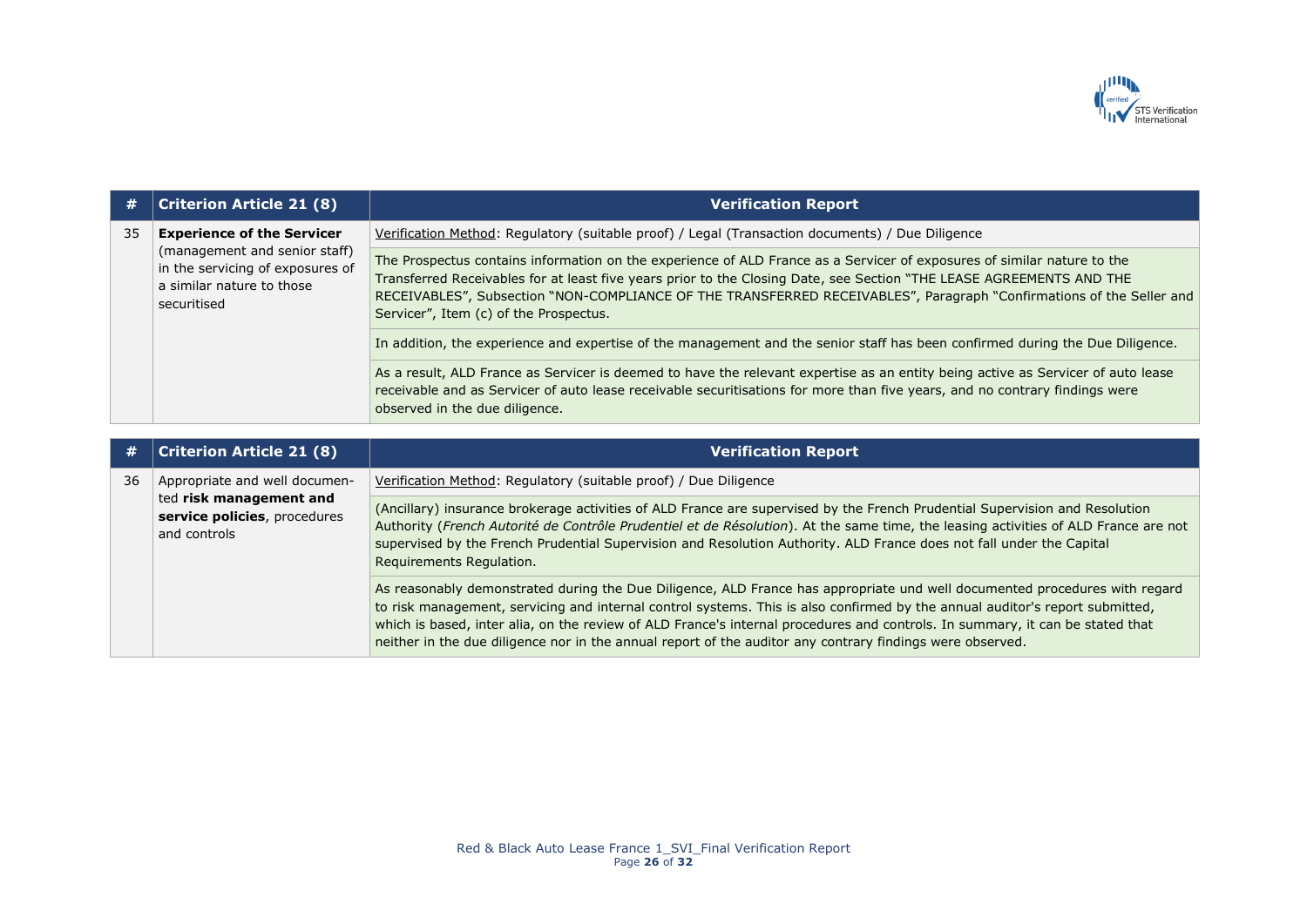

| #  | <b>Criterion Article 21 (9)</b>                                                                                                                                                       | <b>Verification Report</b>                                                                                                                                                                                                                                                                                                                                                                                                                                                |
|----|---------------------------------------------------------------------------------------------------------------------------------------------------------------------------------------|---------------------------------------------------------------------------------------------------------------------------------------------------------------------------------------------------------------------------------------------------------------------------------------------------------------------------------------------------------------------------------------------------------------------------------------------------------------------------|
| 37 | Clear and coherent definitions,<br>regulations and possible<br>measures with regard to the<br>servicing of non-performing<br>exposures, specification of the<br>priorities of payment | Verification Method: Legal (Transaction documents) / Due Diligence                                                                                                                                                                                                                                                                                                                                                                                                        |
|    |                                                                                                                                                                                       | The Underwriting and Management Procedures of ALD France (see Schedule 13 "UNDERWRITING AND MANAGEMENT<br>PROCEDURES" of the MRTA) which must be complied in respect of the servicing of the auto lease receivables together with the<br>related ancillary rights by the Servicer in accordance with the Servicing Agreement (as summarised in Section "SERVICING OF<br>THE TRANSFERRED RECEIVABLES" of the Prospectus), contains a description of procedures related to: |
|    |                                                                                                                                                                                       | Origination and Underwriting<br>$\bullet$<br><b>Residual Value Setting</b><br>$\bullet$<br>Collections<br>$\bullet$<br>Data administration and cash management services<br>$\bullet$                                                                                                                                                                                                                                                                                      |
|    |                                                                                                                                                                                       | Reporting<br>$\bullet$<br>Custody services in relation to the Contractual Documents                                                                                                                                                                                                                                                                                                                                                                                       |
|    |                                                                                                                                                                                       | The loss definition used in the Transaction refers to the terms "Defaulted Receivable" and "Defaulted Lease Agreements" which<br>means that                                                                                                                                                                                                                                                                                                                               |
|    |                                                                                                                                                                                       | (a) the Lessee is in arrears with respect to any amount remaining unpaid past its due date (in whole or in part) under the Lease<br>Receivables by more than ninety (90) calendar days and the Servicer, acting in accordance with the Servicing Procedures,<br>has made a judgement that there is no reasonable chance that the Lessee is able to pay and that the outstanding amounts<br>will be collected;                                                             |
|    |                                                                                                                                                                                       | (b) the Seller, acting in accordance with the Underwriting and Management Procedures or the Servicer, acting in accordance with<br>the Servicing Procedures, has terminated or accelerated such Lease Agreement, or has written off or made provision against<br>definitive losses prior to the expiry of the period referred to in Paragraph (a) above; or<br>(c) the Lessee is Insolvent.                                                                               |
|    |                                                                                                                                                                                       | This definition is consistently used in the Prospectus.                                                                                                                                                                                                                                                                                                                                                                                                                   |
|    |                                                                                                                                                                                       | The Transaction Documents clearly specify the Priority of Payments (Revolving Period, Amortisation Period and Accelerated<br>Amortisation Period), see Section "OPERATION OF THE ISSUER", Subsection "PRIORITY OF PAYMENTS" of the Prospectus, and the<br>event which trigger changes in such Priority of Payments, see definition of "Accelerated Amortisation Event" in Annex 1<br>"GLOSSARY" of the Prospectus.                                                        |
|    |                                                                                                                                                                                       | The procedures presented and discussed in the Due Diligence correspond to the description in the Transactions Documents and no<br>contrary findings could be observed.                                                                                                                                                                                                                                                                                                    |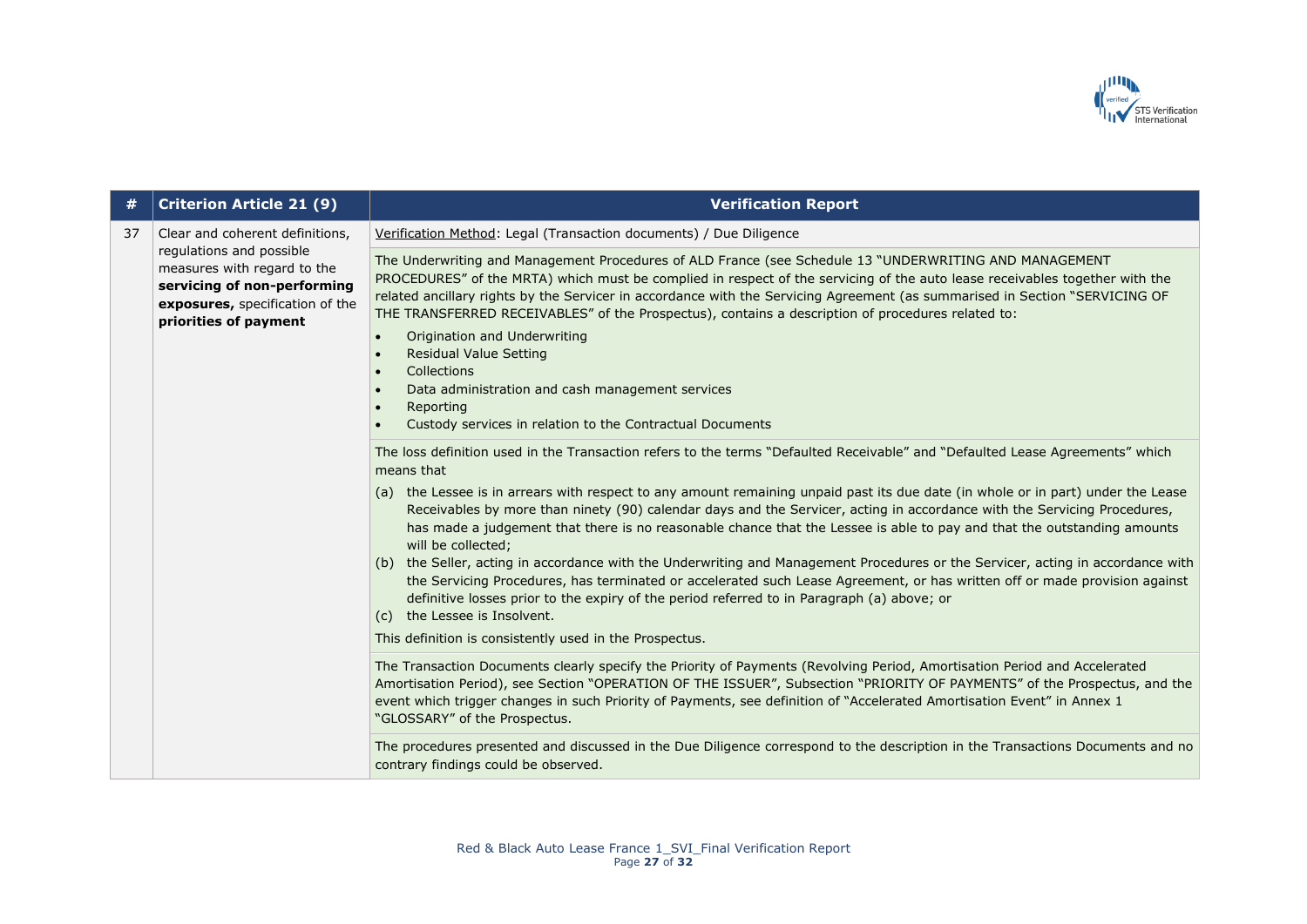

|    | $\#$   Criterion Article 21 (10)                          | <b>Verification Report</b>                                                                                                                                                                                                                                                                                                                                                                                                                                                          |
|----|-----------------------------------------------------------|-------------------------------------------------------------------------------------------------------------------------------------------------------------------------------------------------------------------------------------------------------------------------------------------------------------------------------------------------------------------------------------------------------------------------------------------------------------------------------------|
| 38 | Clear rules in the event of                               | Verification Method: Regulatory / Legal (Transaction documents)                                                                                                                                                                                                                                                                                                                                                                                                                     |
|    | conflicts between the different<br>classes of noteholders | The Prospectus includes clear contractual regulations with regard to the voting rights of the Noteholders, the causes for and the<br>type of creditors' meetings, the quorum required for votes in general and depending on the nature of the decision, and the<br>organisation (physical/in writing/electronically) of such creditors' meetings. Please refer to Section "TERMS AND CONDITIONS OF<br>THE NOTES", Subsection "REPRESENTATION OF THE NOTEHOLDERS" in the Prospectus. |

| #  | <b>Criterion Article 22 (1)</b>                                     | <b>Verification Report</b>                                                                                                                                                                                                                                                                                                                                                                                                                                                                                                                                                                                                                                                                                                                                                                                                                                                                                                                                                                                                                                              |
|----|---------------------------------------------------------------------|-------------------------------------------------------------------------------------------------------------------------------------------------------------------------------------------------------------------------------------------------------------------------------------------------------------------------------------------------------------------------------------------------------------------------------------------------------------------------------------------------------------------------------------------------------------------------------------------------------------------------------------------------------------------------------------------------------------------------------------------------------------------------------------------------------------------------------------------------------------------------------------------------------------------------------------------------------------------------------------------------------------------------------------------------------------------------|
| 39 | Provision of <b>historical perfor-</b><br>mance data before pricing | Verification Method: Legal (Transaction documents) / Due Diligence / Data                                                                                                                                                                                                                                                                                                                                                                                                                                                                                                                                                                                                                                                                                                                                                                                                                                                                                                                                                                                               |
|    |                                                                     | The historical performance data provided by the Seller include the following areas:                                                                                                                                                                                                                                                                                                                                                                                                                                                                                                                                                                                                                                                                                                                                                                                                                                                                                                                                                                                     |
|    |                                                                     | a) Portfolio outstanding amount is defined as the net economic value recorded in ALD systems and is calculated as the linear<br>depreciation of the vehicle price (including discounts and excluding VAT) to the residual value (excluding VAT) determined by<br>ALD (covering the period from January 2014 until June 2021 on a monthly basis).                                                                                                                                                                                                                                                                                                                                                                                                                                                                                                                                                                                                                                                                                                                        |
|    |                                                                     | b) The cumulative gross default ratio data in static format shows the cumulative defaults after the specified quarter since<br>origination, for each portfolio of leases originated in a particular quarter, expressed as a percentage of the original outstanding<br>amount of that portfolio of leases originated in that particular quarter (covering the period from Q1 2014 until Q2 2021).<br>Recoveries are in static format and show the cumulative recoveries (including sales proceeds, insurance payments and<br>$\mathsf{C}$                                                                                                                                                                                                                                                                                                                                                                                                                                                                                                                                |
|    |                                                                     | recourse on the lessee) after the specified number of quarters since default, for each portfolio of leases defaulted in a<br>particular quarter, expressed as a percentage of the outstanding amount at default of these leases defaulted in that particular<br>quarter (covering the period from Q1 2014 until Q2 2021).                                                                                                                                                                                                                                                                                                                                                                                                                                                                                                                                                                                                                                                                                                                                               |
|    |                                                                     | d) Delinquency Rates: The arrears data shows for a specific month the outstanding amount for leases in arrear in the<br>respective delinquency bucket as a percentage of the total outstanding amount of the performing portfolio in that month. The<br>arrears data does not include Defaulted Lease Agreements. The Leases in the "Arrears 91-120 Days", "Arrears 121 - 150<br>days" and ">150 Days Arrears" buckets are not in default. In general, these are arrears due to commercial disputes between<br>the Lessee and the Lessor and where the Lessor sees a reasonable chance that the lessee is able to pay and that the<br>outstanding amounts will be collected (covering the period from January 2014 to June 2021 on a monthly basis).<br>e) The annualised early termination rate is calculated for a specific month as twelve times the ratio of the outstanding<br>amount of leases terminated prior to its contractual maturity date over the portfolio outstanding amount end of that month<br>(covering the period from January 2014 to June 2021). |
|    |                                                                     | The data history, provided prior to pricing, covers a period of at least 5 years required under Article 22 (1) of the Securitisation<br>Regulation, see Section "HISTORICAL PERFORMANCE DATA" in the Prospectus.                                                                                                                                                                                                                                                                                                                                                                                                                                                                                                                                                                                                                                                                                                                                                                                                                                                        |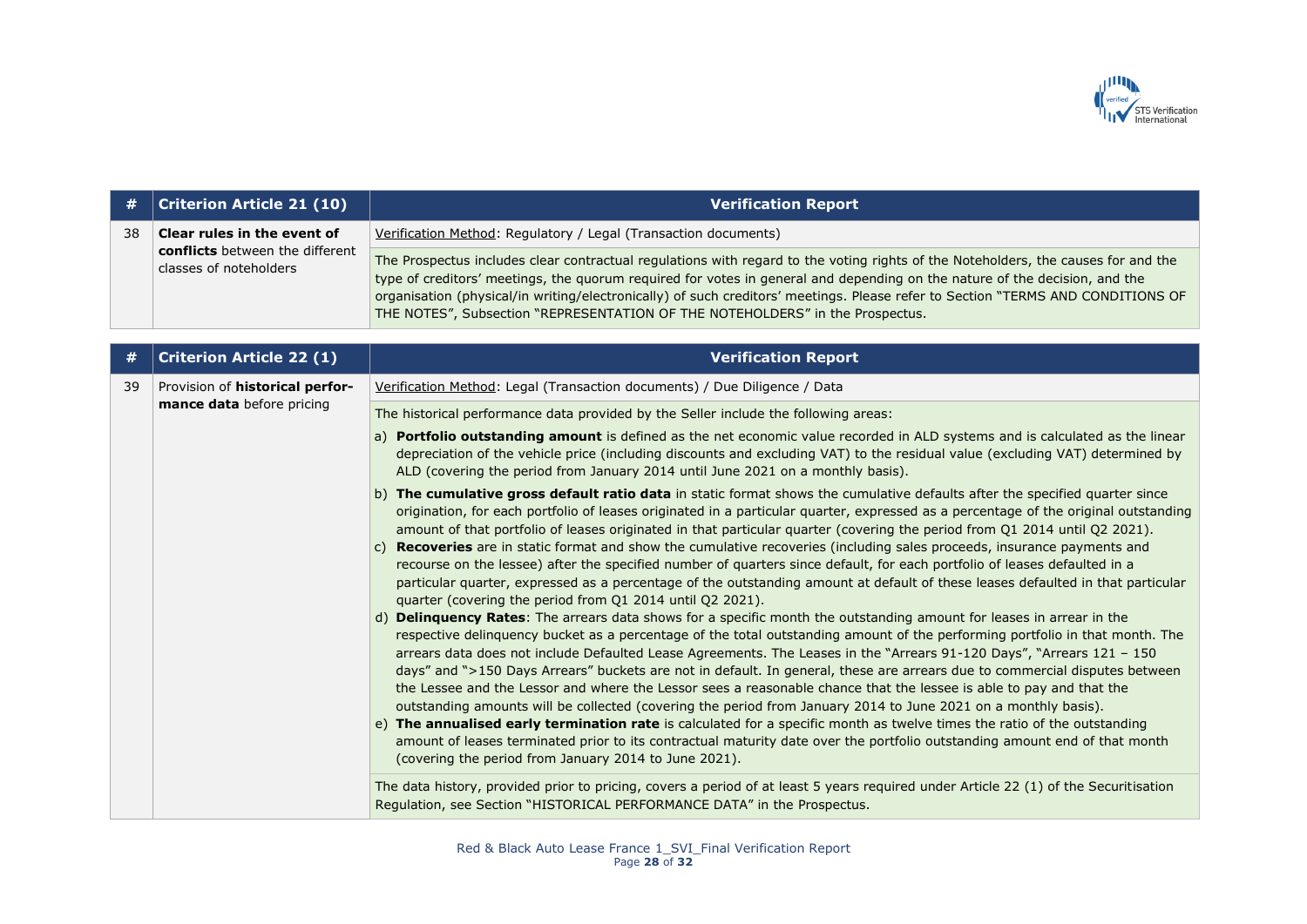

Given that the most relevant factors determining the expected performance of the underlying exposures in the securitised portfolio, namely the factors described in #24, are the same to the overall portfolio for which the above-mentioned historical performance data have been procured, comparability between the securitised portfolio and the Originator's overall portfolio ("substantially similar exposures") is ensured.

| #  | <b>Criterion Article 22 (2)</b>                                                                                                                           | <b>Verification Report</b>                                                                                                                                                                                                                                                                                                                                                                                                                                                                                                                                                                                                                                                                                                                                                                                                                                                                                                                                                                                                               |
|----|-----------------------------------------------------------------------------------------------------------------------------------------------------------|------------------------------------------------------------------------------------------------------------------------------------------------------------------------------------------------------------------------------------------------------------------------------------------------------------------------------------------------------------------------------------------------------------------------------------------------------------------------------------------------------------------------------------------------------------------------------------------------------------------------------------------------------------------------------------------------------------------------------------------------------------------------------------------------------------------------------------------------------------------------------------------------------------------------------------------------------------------------------------------------------------------------------------------|
| 40 | Performance of an asset audit<br>on the basis of a sample and<br>defined audit steps (Agreed<br>upon Procedures, AuP) by an<br>external independent party | Verification Method: Data (AuP Report)                                                                                                                                                                                                                                                                                                                                                                                                                                                                                                                                                                                                                                                                                                                                                                                                                                                                                                                                                                                                   |
|    |                                                                                                                                                           | The Seller has mandated a qualified and experienced audit firm to perform the asset audit followed by the audit firm. The asset<br>audit and the AuP include both of the following:                                                                                                                                                                                                                                                                                                                                                                                                                                                                                                                                                                                                                                                                                                                                                                                                                                                      |
|    |                                                                                                                                                           | a verification of the compliance of the underlying exposures in the Portfolio with the key Eligibility Criteria (the "Eligibility<br>a)<br>Criteria Verification"); and                                                                                                                                                                                                                                                                                                                                                                                                                                                                                                                                                                                                                                                                                                                                                                                                                                                                  |
|    |                                                                                                                                                           | b)<br>a verification that the data disclosed to investors in the Prospectus in respect of the underlying exposures is accurate (the<br>"Prospectus Data Verification").                                                                                                                                                                                                                                                                                                                                                                                                                                                                                                                                                                                                                                                                                                                                                                                                                                                                  |
|    |                                                                                                                                                           | The sample drawn for the Eligibility Criteria Verification is representative of the securitised portfolio, based on a provisional pool<br>cut dated 31 May 2021. This is ensured by a sufficiently large sample and random selection, applying a 95% confidence level. The<br>final report prepared by the audit firm with regards to the Eligibility Criteria Verification has been made available to SVI on<br>21 September 2021. The final report confirms that the Eligibility Criteria Verification has occurred and that no significant adverse<br>findings have been found.                                                                                                                                                                                                                                                                                                                                                                                                                                                       |
|    |                                                                                                                                                           | The Prospectus Data Verification was performed by the audit firm based on the final pool cut dated 30 September 2021. This<br>verification is based on all underlying exposures (loan level data) and the scope comprises (i) that the information in the<br>stratification tables (see Section "STATISTICAL INFORMATION" of the Prospectus) and (ii) the calculation of the weighted average<br>lives of the Class A Notes offered to investors (see Section "Expected Weighted Average Life of the Class A Notes" of the<br>Prospectus) correspond to the final pool cut. In addition, certain Eligibility Criteria have been verified within the scope of the<br>Prospectus Data Verification. The final report was prepared by the audit firm with regards to the Prospectus Data Verification and<br>was made available to SVI on 24 October 2021. As at the time of preparation of this Final Verification Report the criterion if the<br>required accurateness of the data disclosed to investors in the Prospectus is fully met. |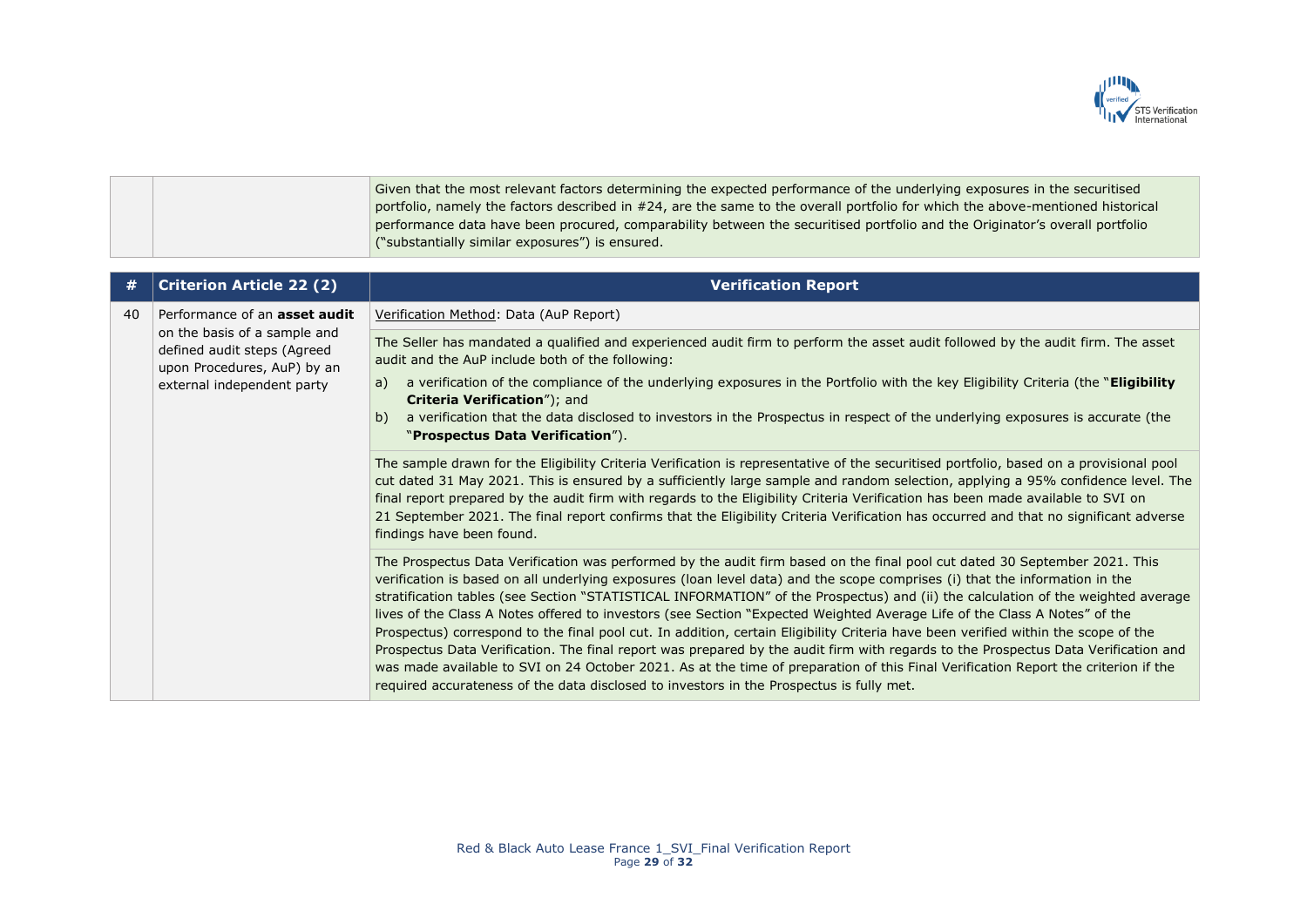

| #  | <b>Criterion Article 22 (3)</b>                                                                                                                                                                                                                                                      | <b>Verification Report</b>                                                                                                                                                                                                                                                                                                                                                                                                                                                                                                                                                                                                                                                                                                                                                                                                   |
|----|--------------------------------------------------------------------------------------------------------------------------------------------------------------------------------------------------------------------------------------------------------------------------------------|------------------------------------------------------------------------------------------------------------------------------------------------------------------------------------------------------------------------------------------------------------------------------------------------------------------------------------------------------------------------------------------------------------------------------------------------------------------------------------------------------------------------------------------------------------------------------------------------------------------------------------------------------------------------------------------------------------------------------------------------------------------------------------------------------------------------------|
| 41 | Provision of a precise liability<br>cash flow model to the<br>investors prior to pricing by the<br>Originator;<br>"precise" refers to the possibility<br>for the investor to calculate the<br>amortisation rate and, based on<br>this, the pricing of the<br>securitisation position | Verification Method: Legal (Transaction documents) / Due Diligence (Cash flow model)                                                                                                                                                                                                                                                                                                                                                                                                                                                                                                                                                                                                                                                                                                                                         |
|    |                                                                                                                                                                                                                                                                                      | The CF-Model for the Red & Black Auto Lease France 1 Transaction has been prepared by Bloomberg on behalf of the Seller. It is<br>provided as web-based tool and can be accessed via http://www.bloomberg.net (subscription model). On the basis of pre-defined<br>default and prepayment scenarios, output files calculated in the model have been made available to SVI on 30 September 2021 in<br>order to perform the steps necessary to verify the compliance under Article 22 (3) of the Securitisation Regulation. It should be<br>noted that the statements below do reflect the result of SVI's review of the functionality of the cash flow model and can be<br>considered as a check of plausibility, however no assurance can be given that the CF-Model does calculate correctly in each and<br>every scenario. |
|    |                                                                                                                                                                                                                                                                                      | SVI performed a plausibility check of the output files calculated in the model provided by Bloomberg, which reflects the<br>contractual relationships and cash flows from and to the securitised portfolio, Class A - Class C Notes, the Seller/Servicer as well<br>as other parties involved (summarised as senior expenses). A range of different scenarios can be modelled, including but not<br>limited to prepayments, delinquencies, defaults (gross losses), recoveries and senior expenses.                                                                                                                                                                                                                                                                                                                          |
|    |                                                                                                                                                                                                                                                                                      | The CF-Model has been made available prior to the pricing. The Seller undertakes to provide potential investors with the CF-Model<br>upon request.                                                                                                                                                                                                                                                                                                                                                                                                                                                                                                                                                                                                                                                                           |

| #  | <b>Criterion Article 22 (4)</b>                                                                                                                                                                                                             | <b>Verification Report</b>                                                                                                                                                                                                                                                                                                                                                                                                                                                                                                                                                                                                                          |
|----|---------------------------------------------------------------------------------------------------------------------------------------------------------------------------------------------------------------------------------------------|-----------------------------------------------------------------------------------------------------------------------------------------------------------------------------------------------------------------------------------------------------------------------------------------------------------------------------------------------------------------------------------------------------------------------------------------------------------------------------------------------------------------------------------------------------------------------------------------------------------------------------------------------------|
| 42 | For residential mortgage loan<br>and auto loan/auto leasing<br>portfolios: publication of<br>information on the<br>environmental performance<br>of the assets financed by such<br>underlying exposures (energy<br>performance certificates) | Verification Method: Legal (Transaction documents) / Due Diligence                                                                                                                                                                                                                                                                                                                                                                                                                                                                                                                                                                                  |
|    |                                                                                                                                                                                                                                             | The Seller will provide the available figures on the environmental performance of the Vehicles relating to the Designated Lease<br>Agreements together with the line by line information (provided at least on a quarterly basis) in relation to the securitisation<br>portfolio in respect of the relevant period as required by and in accordance with Article 7(1)(a) of the Securitisation Regulation<br>and the Article 7 Technical Standards, see Section "REGULATORY ASPECTS", Subsection "INFORMATION AND DISCLOSURE<br>REQUIREMENTS", Paragraph "Information relating to the environmental performance of the Vehicles" of the Prospectus. |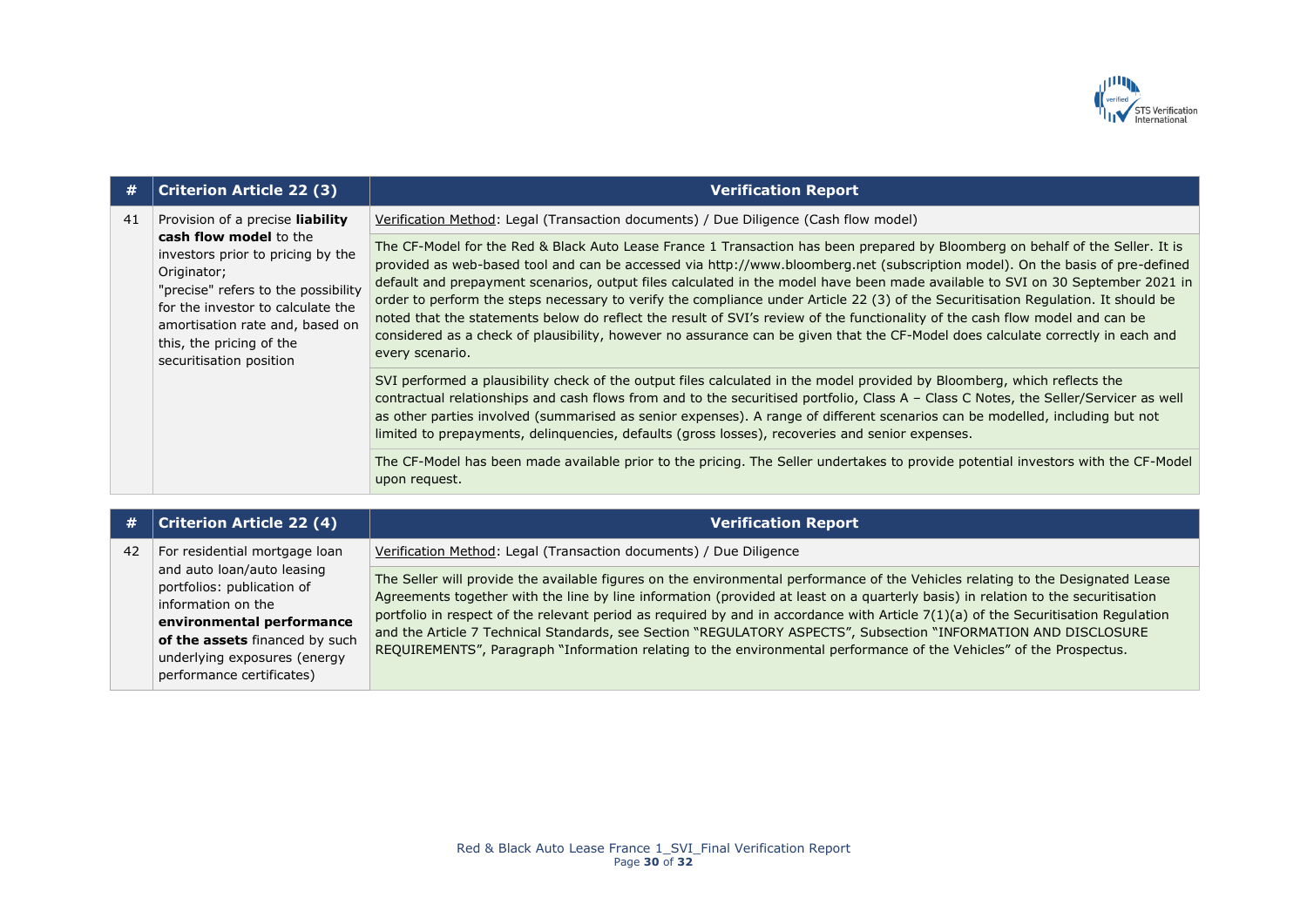

| #  | <b>Criterion Article 22 (5)</b>                                                                                                                                     | <b>Verification Report</b>                                                                                                                                                                                                                                                                                                                                                                       |
|----|---------------------------------------------------------------------------------------------------------------------------------------------------------------------|--------------------------------------------------------------------------------------------------------------------------------------------------------------------------------------------------------------------------------------------------------------------------------------------------------------------------------------------------------------------------------------------------|
| 43 | Compliance with the provisions<br>of Art. 7 of the Securitisation<br>Regulation (regarding Transpa-<br>rency) is the responsibility of<br>the Originator or Sponsor | Verification Method: Legal (Transaction documents) / Due Diligence                                                                                                                                                                                                                                                                                                                               |
|    |                                                                                                                                                                     | For the purposes of Article 7(2) of the Securitisation Regulation, the Issuer and the Seller have designated the Seller as the<br>Reporting Entity, which will fulfil the requirements of Article 7 of the Securitisation Regulation, see Section "REGULATORY<br>ASPECTS", Subsection "INFORMATION AND DISCLOSURE REQUIREMENTS", Paragraph "Responsibility and delegation" of the<br>Prospectus. |
|    |                                                                                                                                                                     | The Seller as Reporting Entity confirms in the Prospectus (see Section "REGULATORY ASPECTS", Subsection "INFORMATION AND<br>DISCLOSURE REQUIREMENTS", Paragraph "Information available prior to or after pricing of the Class A Notes") that it will fulfil<br>the provisions of Art. 7 of the Securitisation Regulation as follows:                                                             |
|    |                                                                                                                                                                     | • Art. 7 (1) (a): Loan level data have been made available for the first time prior to pricing of the Transaction and thereafter<br>loan level data will be made available at the latest one month after the due date for the payment of interest and then on a<br>quarterly basis.                                                                                                              |
|    |                                                                                                                                                                     | Art. 7 (1 (b): The relevant Transaction Documents in draft form have been made available prior to pricing on the website of<br>the European DataWarehouse at https://eurode.eu. Such Transaction Documents in final form will be available on and after<br>the Closing Date on the website of the European DataWarehouse.                                                                        |
|    |                                                                                                                                                                     | Art. 7 (1) (c): Not applicable.                                                                                                                                                                                                                                                                                                                                                                  |
|    |                                                                                                                                                                     | Art. 7 (1) (d): In accordance with the RTS for notification, the notification has been provided to investors in draft form prior to<br>pricing on the website of the European DataWarehouse at www.eurodw.eu. The notification will be made available in final form<br>within 15 days after the Closing Date on the same website and on ESMA's website.                                          |
|    |                                                                                                                                                                     | Art. 7 (1) (e): The investor report will be made available for the first time at the latest one month after the due date for the<br>payment of interest and then on a quarterly basis.                                                                                                                                                                                                           |
|    |                                                                                                                                                                     | Art. 7 (1) (f): Ad hoc announcements will be published as soon as they need to be published under the MAR.                                                                                                                                                                                                                                                                                       |
|    |                                                                                                                                                                     | • Art. 7 (1) (g): If a "Significant Event" occurs, investors will be informed immediately.                                                                                                                                                                                                                                                                                                       |